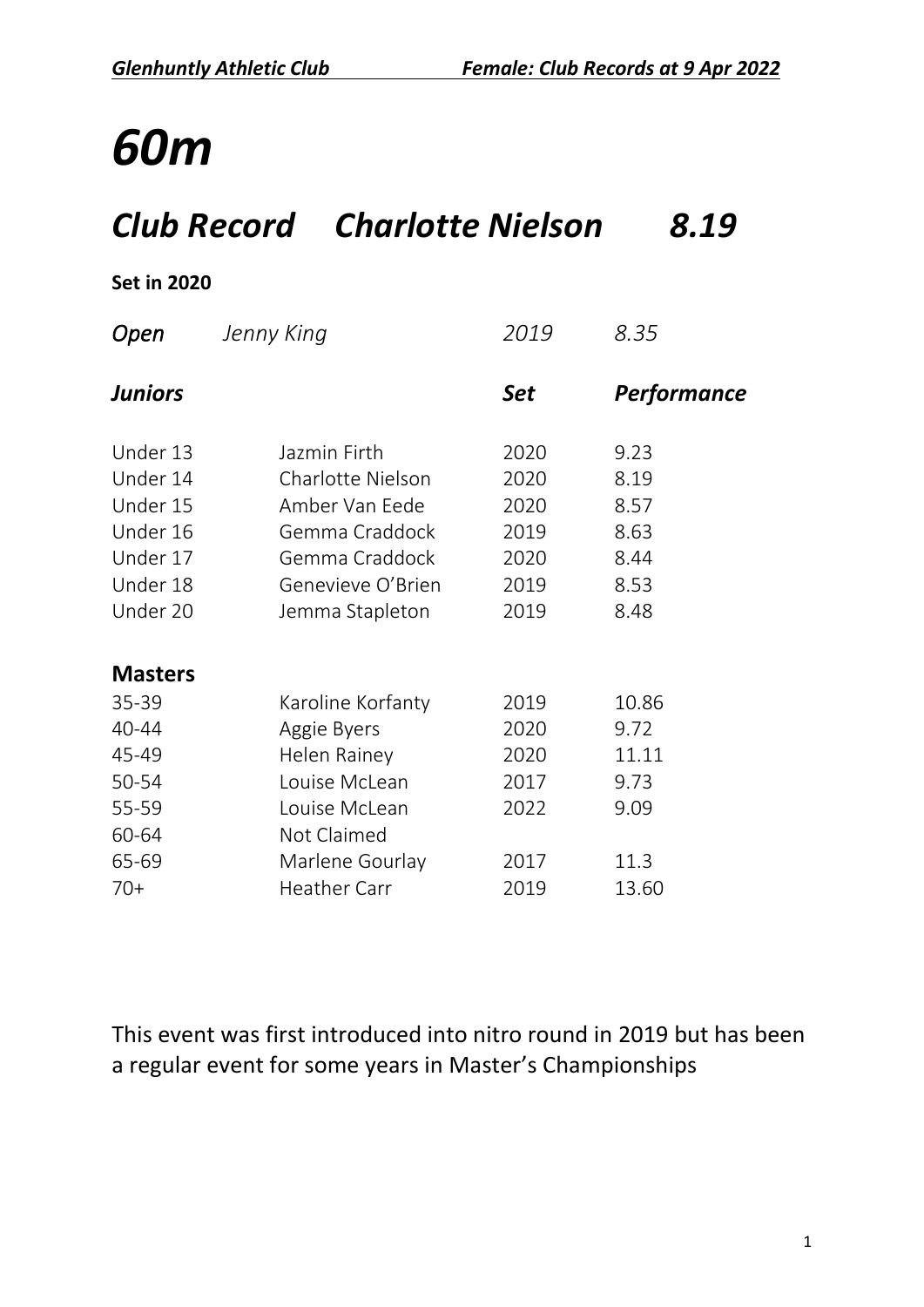## **Open Christine Byrne 11.80**

**Set in 2017**

| <b>Juniors</b> |                     | <b>Set</b> | Performance   |
|----------------|---------------------|------------|---------------|
| Under 13       | Claire Cuttler      | 2005       | 12.94 (12.7h) |
| Under 14       | Kathy Hirst         | 1980       | 12.54 (12.3h) |
| Under 15       | Claire Cuttler      | 2006       | 12.34         |
| Under 16       | Ellia Green         | 2009       | 11.84 (11.6h) |
| Under 17       | Ellia Green         | 2009       | 11.84 (11.6h) |
| Under 18       | Christine Byrne     | 2017       | 11.69 (w/a)   |
| Under 20       | Christine Byrne     | 2017       | 11.69 (w/a)   |
| <b>Masters</b> |                     |            |               |
| $35 - 39$      | Margaret Dunbar     | 1976       | 13.14 (12.9h) |
| 40-44          | Margaret Dunbar     | 1978       | 12.74 (12.5h) |
| 45-49          | Margaret Dunbar     | 1983       | 13.44 (13.2h) |
| 50-54          | Margaret Dunbar     | 1988       | 13.94 (13.7h) |
| 55-59          | Margaret Dunbar     | 1993       | 14.40         |
| 60-64          | Marlene Gourlay     | 2016       | 18.11         |
| 65-69          | Marlene Gourlay     | 2017       | 19.84         |
| 70-74          | <b>Heather Carr</b> | 2020       | 21.61         |

Christine Byrne also has a wind assisted time of 11.69.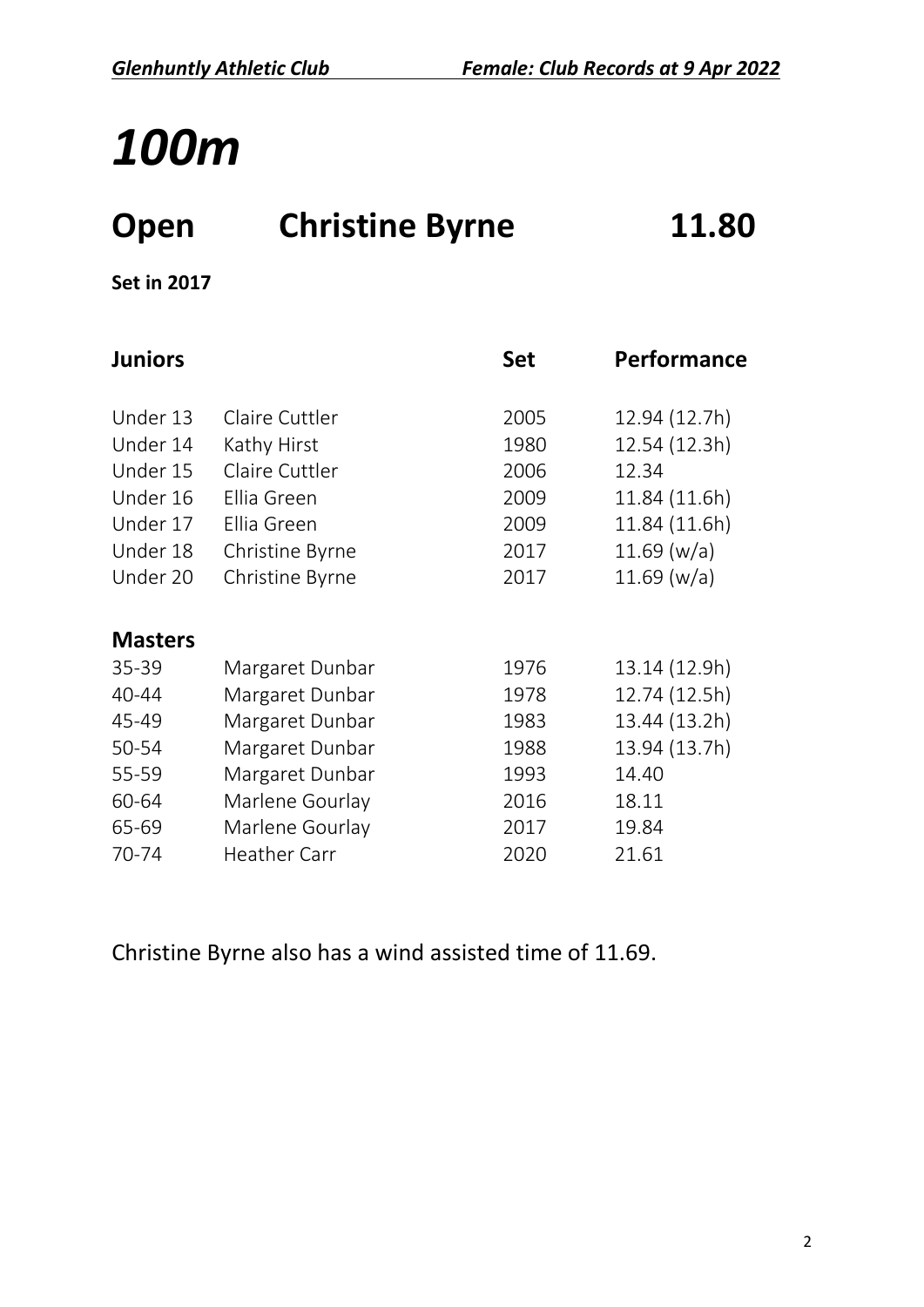## *Open Debbie Flintoff-King 23.71*

#### **Set in 1986**

| <b>Juniors</b> |                     | Set  | <b>Performance</b> |
|----------------|---------------------|------|--------------------|
| Under 13       | Bronwyn Bullivant   | 1974 | 27.04 (26.8h)      |
| Under 14       | Julia Zaitseva      | 2022 | 25.57              |
| Under 15       | Katie Chivers       | 2001 | 25.64 (25.4h)      |
| Under 16       | Ellia Green         | 2009 | 25.13              |
| Under 17       | Claire Cuttler      | 2009 | 24.65              |
| Under 18       | Katie Chivers       | 2004 | 24.12              |
| Under 20       | Katie Chivers       | 2004 | 24.12              |
|                |                     |      |                    |
| <b>Masters</b> |                     |      |                    |
| 35-39          | Daisy Irwin         | 1983 | 27.52              |
| 40-44          | Margaret Dunbar     | 1978 | 27.64              |
| 45-49          | Margaret Dunbar     | 1983 | 29.74              |
| 50-54          | Margaret Dunbar     | 1988 | 29.74              |
| 55-59          | Louise McLean       | 2022 | 32.05              |
| 60-64          | Victoria Haritos    | 2022 | 37.29              |
| 65-69          | Marlene Gourlay     | 2017 | 37.71              |
| 70-74          | <b>Heather Carr</b> | 2020 | 45.79              |
| 75-79          | <b>Gwen Steed</b>   | 2020 | 67.03              |

Open: Sandi Richards, Jamaican Olympian, competed for the Bayside Combine, representing Glenhuntly, but did not compete on more than 5 occasions.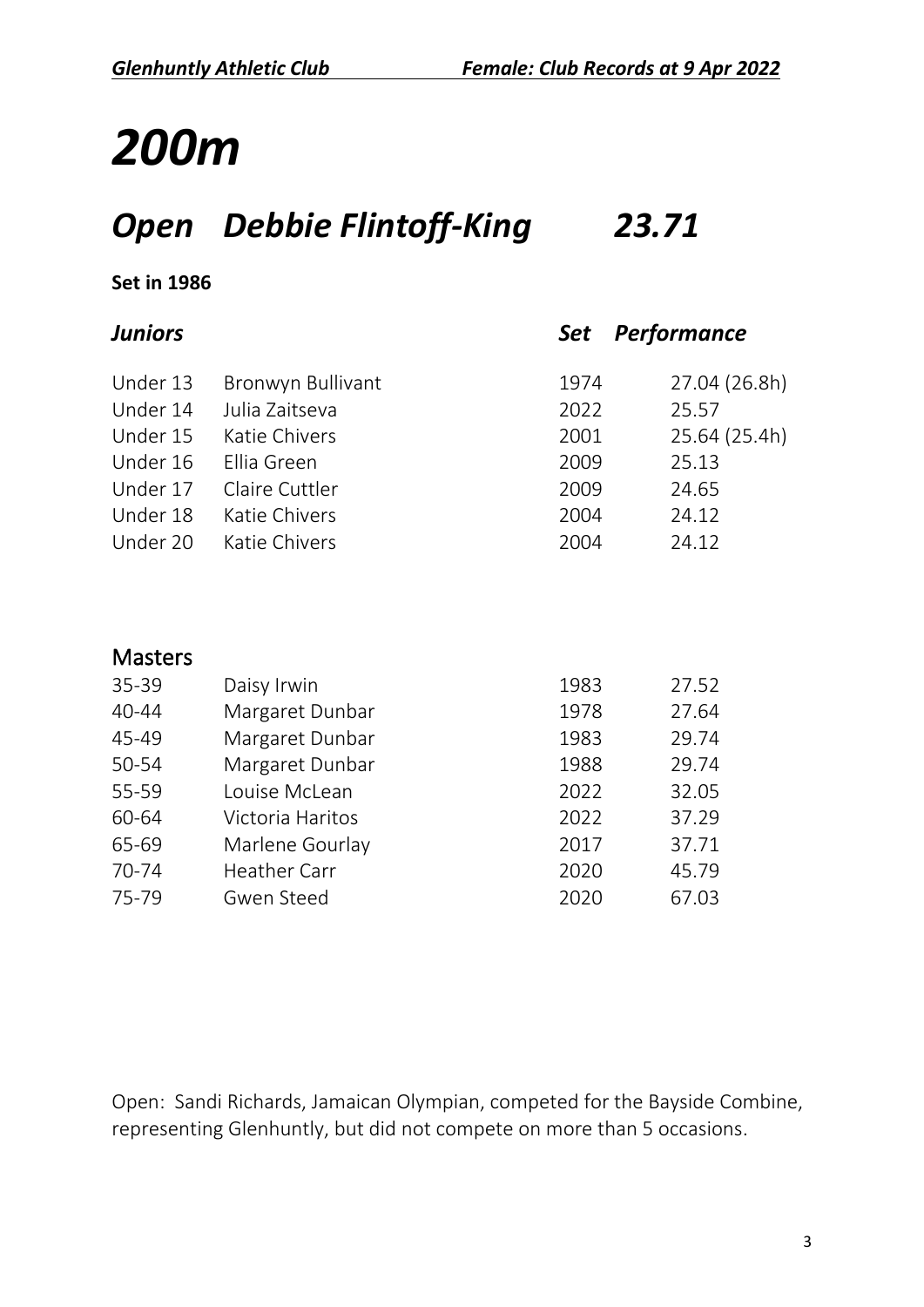## *Open Debbie Flintoff-King 50.78*

| Juniors        |                      | <b>Set</b> | Performance   |
|----------------|----------------------|------------|---------------|
| Under 13       | Jazmin Firth         | 2021       | 60.60         |
| Under 14       | Jazmin Firth         | 2022       | 57.95         |
| Under 15       | Keana Tour-May       | 2008       | 56.50         |
| Under 16       | Susie Knight         | 2005       | 56.12         |
| Under 17       | Susie Knight         | 2005       | 56.12         |
| Under 18       | Susie Knight         | 2006       | 55.47         |
| Under 20       | Michelle Baumgartner | 1981       | 53.84 (53.7h) |
| <b>Masters</b> |                      |            |               |
| 35-39          | Daisy Irwin          | 1983       | 61.56         |
| 40-44          | Delwyn Hewitt        | 2006       | 64.99         |
| 45-49          | Kellie Macknamara    | 2022       | 75.25         |
| 50-54          | Kara Gilbert         | 2022       | 74.79         |
| 55-59          | Roz Walker           | 2022       | 82.6          |
| 60-64          | Lisa Deramond        | 2022       | 88.39         |
| 65-69          | Marlene Gourlay      | 2017       | 84.47         |
| 70-74          | <b>Heather Carr</b>  | 2020       | 101.67        |
| 75-79          | Not Claimed          |            |               |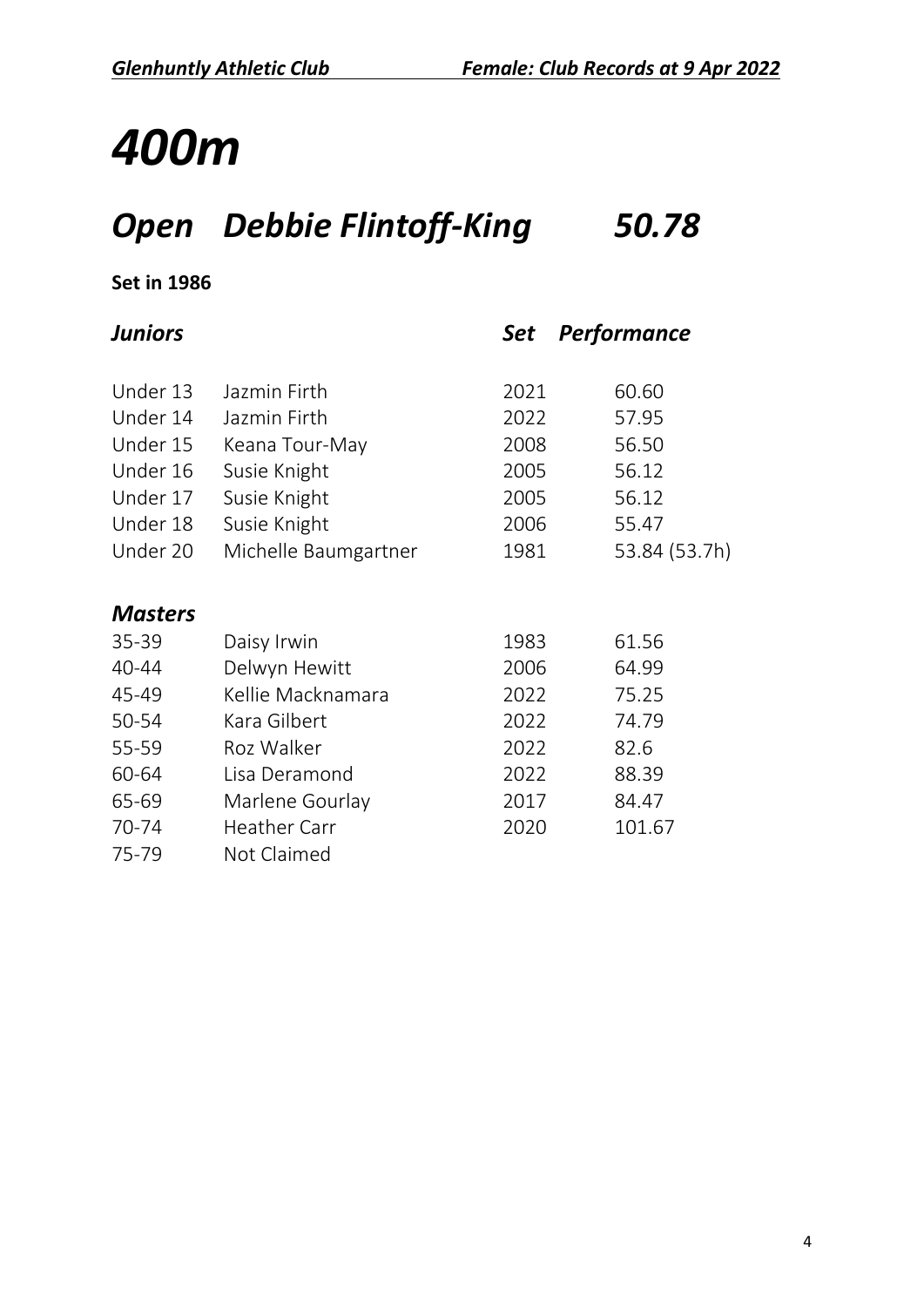## *Open Claudia Carter 1:35.7*

#### **Set in 2019**

| <b>Juniors</b> |                     | <b>Set</b> | Performance |
|----------------|---------------------|------------|-------------|
| Under 13       | Jazmin Firth        | 2020       | 01:56.5     |
| Under 14       | Tanasha Santosh     | 2020       | 01:40.9     |
| Under 15       | Not Claimed         |            |             |
| Under 16       | Not Claimed         |            |             |
| Under 17       | Sophie Lawson       | 2020       | 02:12.6     |
| Under 18       | Not Claimed         |            |             |
| Under 20       | Not Claimed         |            |             |
|                |                     |            |             |
| <b>Masters</b> |                     |            |             |
| 35-39          | Not Claimed         |            |             |
| 40-44          | Aggie Byers         | 2020       | 02:09.7     |
| 45-49          | Helen Rainey        | 2020       | 02:20.3     |
| 50-54          | Kara Gilbert        | 2020       | 02:18.3     |
| 55-59          | Roz Walker          | 2019       | 2:14.9      |
| 60-64          | Not Claimed         |            |             |
| 65-69          | Not Claimed         |            |             |
| $70+$          | <b>Heather Carr</b> | 2019       | 2:40.4      |

This event is very irregular and was only introduced into Nitro interclub in 2019.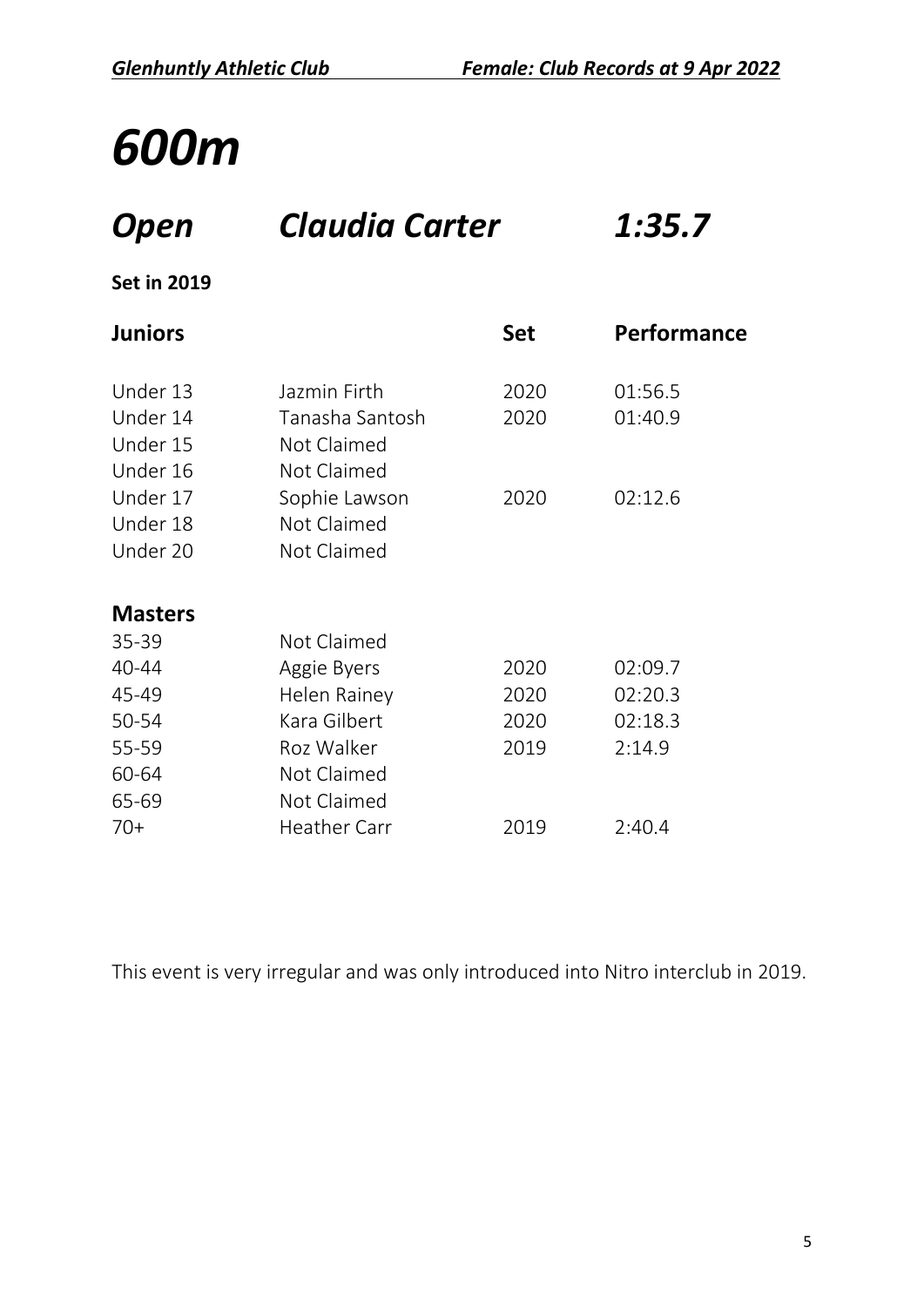#### *Open Michelle Baumgartner 02:01.1h* **Set in 1982** *Kelly Hetherington 02:01.22* **Set in 2014**

| <b>Juniors</b> |                      | <b>Set</b> | Performance |
|----------------|----------------------|------------|-------------|
| Under 13       | Sophie O'Sullivan    | 2014       | 02:18.02    |
| Under 14       | Keana Tour-May       | 2007       | 02.13.71    |
| Under 15       | Keana Tour-May       | 2008       | 02.12.29    |
| Under 16       | Sophie O'Sullivan    | 2017       | 02.08.39    |
| Under 17       | Sophie O'Sullivan    | 2018       | 02.06.05    |
| Under 18       | Sophie O'Sullivan    | 2018       | 02:06.05    |
| Under 20       | Michelle Baumgartner | 1982       | 02:01.1h    |

| 35-39     | Brenda Carr         | 1976 | 02:15.2  |
|-----------|---------------------|------|----------|
| $40 - 44$ | Delwyn Hewitt       | 2008 | 02:22.7  |
| 45-49     | Delwyn Hewitt       | 2010 | 02:32.51 |
| 50-54     | Kara Gilbert        | 2022 | 02:51.0  |
| 55-59     | Roz Walker          | 2022 | 03:05.3  |
| 60-64     | Lisa Deramond       | 2022 | 03:20.4  |
| 65-69     | Marlene Gourlay     | 2017 | 03:21.0  |
| 70-74     | <b>Heather Carr</b> | 2020 | 03:45.2  |
| 75-79     | Not Claimed         |      |          |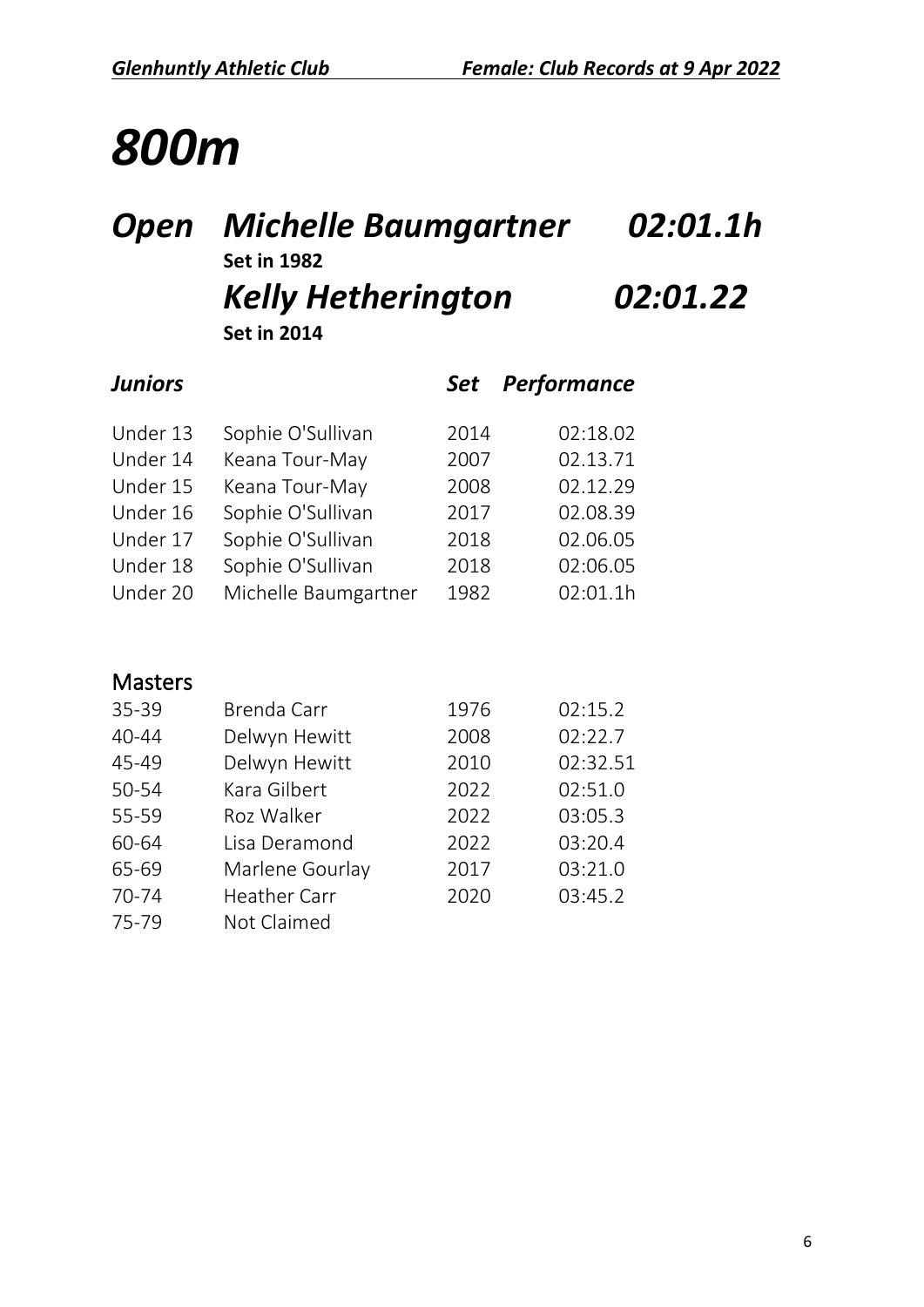# *1,500m*

## *Open Sonia O'Sullivan 04:06.5h*

| <b>Juniors</b> |                   | Set  | <b>Performance</b> |
|----------------|-------------------|------|--------------------|
| Under 13       | Sophie O'Sullivan | 2014 | 04:47.37           |
| Under 14       | Keana Tour-May    | 2007 | 04.39.20           |
| Under 15       | Sophie O'Sullivan | 2016 | 04:36.76           |
| Under 16       | Sophie O'Sullivan | 2017 | 04:28.91           |
| Under 17       | Sophie O'Sullivan | 2018 | 04:22.22           |
| Under 18       | Sophie O'Sullivan | 2018 | 04:22.22           |
| Under 20       | Sophie O'Sullivan | 2018 | 04:22.22           |
| <b>Masters</b> |                   |      |                    |
| 35-39          | Brenda Carr       | 1976 | 04:34.4            |
| 40-44          | Delwyn Hewitt     | 2009 | 04:47.6            |
| 45-49          | Delwyn Hewitt     | 2010 | 04:47.56           |
| 50-54          | Kim Nanscawen     | 2021 | 05:55.0            |
| 55-59          | Kim Nanscawen     | 2021 | 05:54.58           |
| 60-64          | Marlene Gourlay   | 2016 | 06:27.28           |
| 65-69          | Marlene Gourlay   | 2017 | 06:19.57           |
| $70+$          | Heather Carr      | 2021 | 07:31.29           |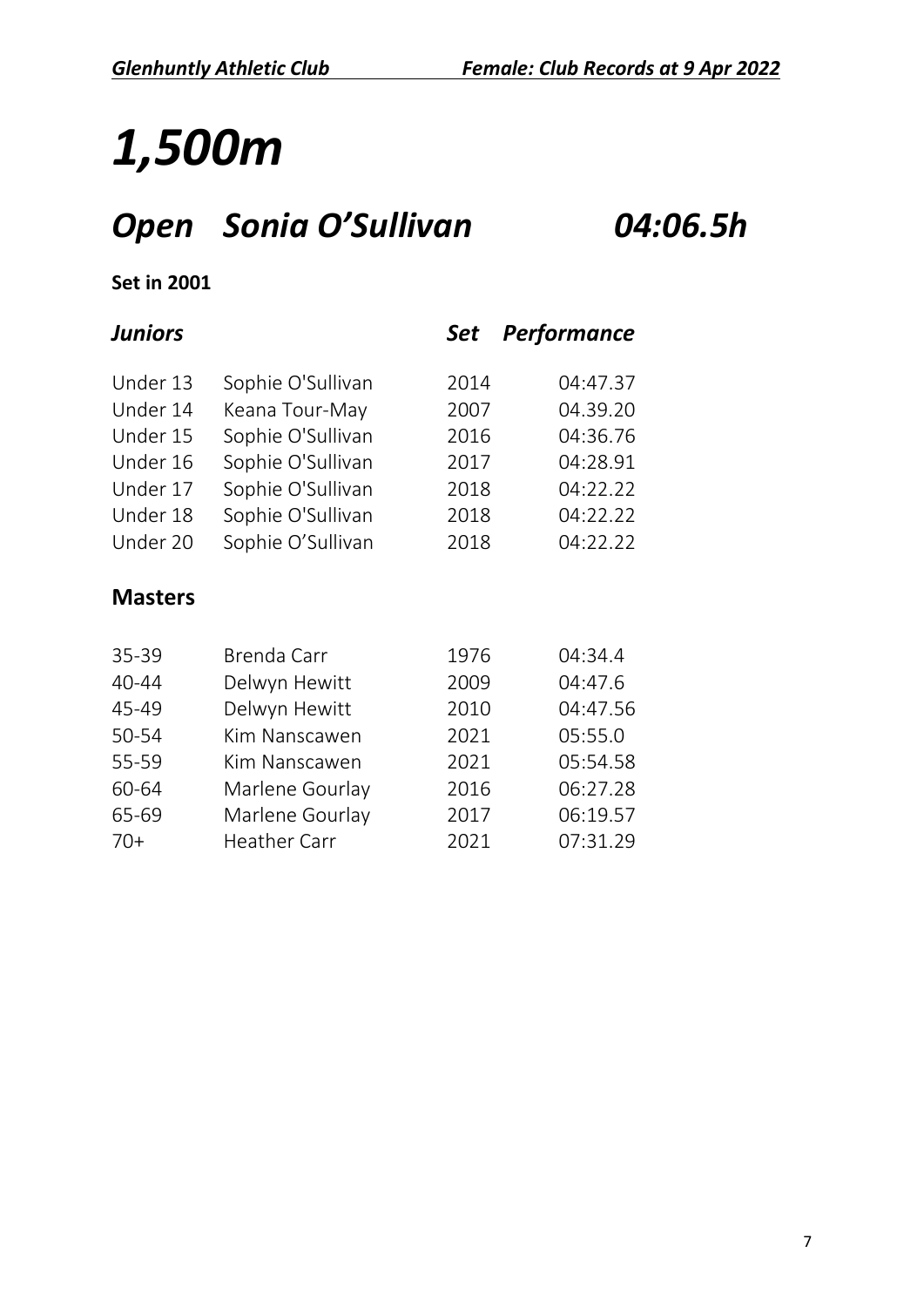# *3,000m*

## *Open Sonia O'Sullivan. 8:43.5h*

#### **Set in 2001**

#### *Juniors Set Performance*

| Under 13       | Not claimed       |      |          |
|----------------|-------------------|------|----------|
| Under 14       | Madison King      | 2021 | 10:30.0  |
| Under 15       | Indica Cohen      | 2014 | 10:45.71 |
| Under 16       | Kerry Milne       | 1991 | 10:29.0h |
| Under 17       | Sophie O'Sullivan | 2019 | 9:45.36  |
| Under 18       | Sophie O'Sullivan | 2019 | 9:45.36  |
| Under 20       | Sophie O'Sullivan | 2019 | 9:45.36  |
|                |                   |      |          |
|                |                   |      |          |
| <b>Masters</b> |                   |      |          |
| $35 - 39$      | Brenda Carr       | 1976 | 10:11.6  |
| $40 - 44$      | Delwyn Hewitt     | 2009 | 10:37.8  |
| 45-49          | Delwyn Hewitt     | 2010 | 10:28.4  |

| 45-49 | Delwyn Hewitt | 2010 | 10:28.4 |
|-------|---------------|------|---------|
| 50-54 | Kara Gilbert  | 2022 | 13:49.8 |
| 55-59 | Rozlyn Walker | 2022 | 13:56.2 |
| 60-64 | Lisa Deramond | 2022 | 13:58.5 |
| 65-69 | Not Claimed   |      |         |
| $70+$ | Heather Carr  | 2020 | 15:49.7 |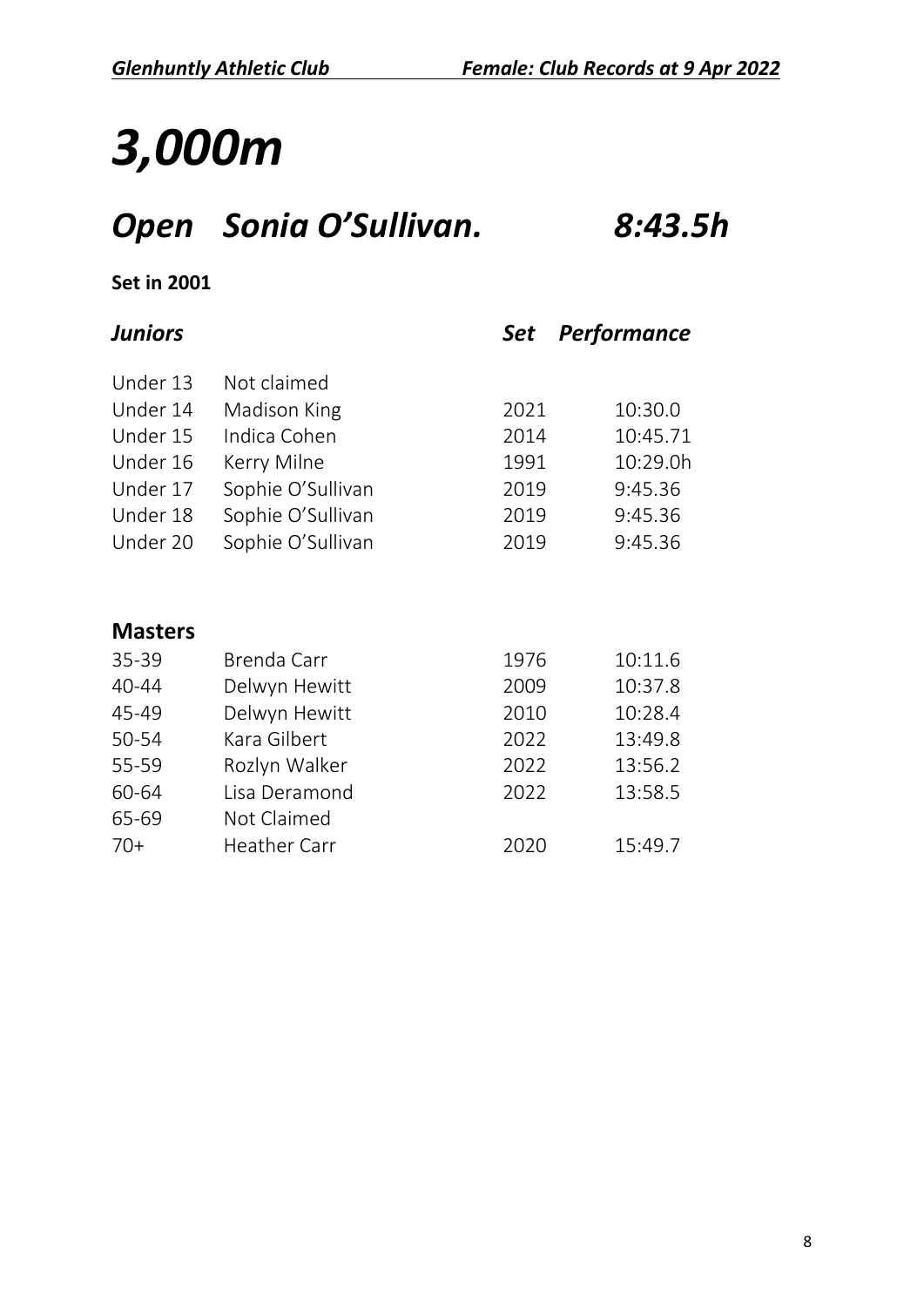## *5,000m*

## **Open Sonia O'Sullivan 14:41.0h**

| <b>Juniors</b> |                  | Set  | Performance |
|----------------|------------------|------|-------------|
| Under 18       | Juliet McBurney  | 2019 | 17:05.38    |
| Under 20       | Juliet McBurney  | 2019 | 17:05.38    |
|                |                  |      |             |
|                |                  |      |             |
|                |                  |      |             |
| <b>Masters</b> |                  |      |             |
| 35-39          | Vanessa Wilson   | 2019 | 17:31.50    |
| 40-44          | Sinead Diver     | 2021 | 15:41.26    |
| 45-49          | Delwyn Hewitt    | 2010 | 18:39.8     |
| 50-54          | Sonia O'Sullivan | 2021 | 19:40.0     |
| 55-59          | Kim Nanscawen    | 2021 | 21:59.19    |
| 60-64          | Marlene Gourlay  | 2015 | 23:23.6     |
| 65-69          | Marlene Gourlay  | 2016 | 24:23.0     |
| $70+$          | Heather Carr     | 2021 | 27:53.9     |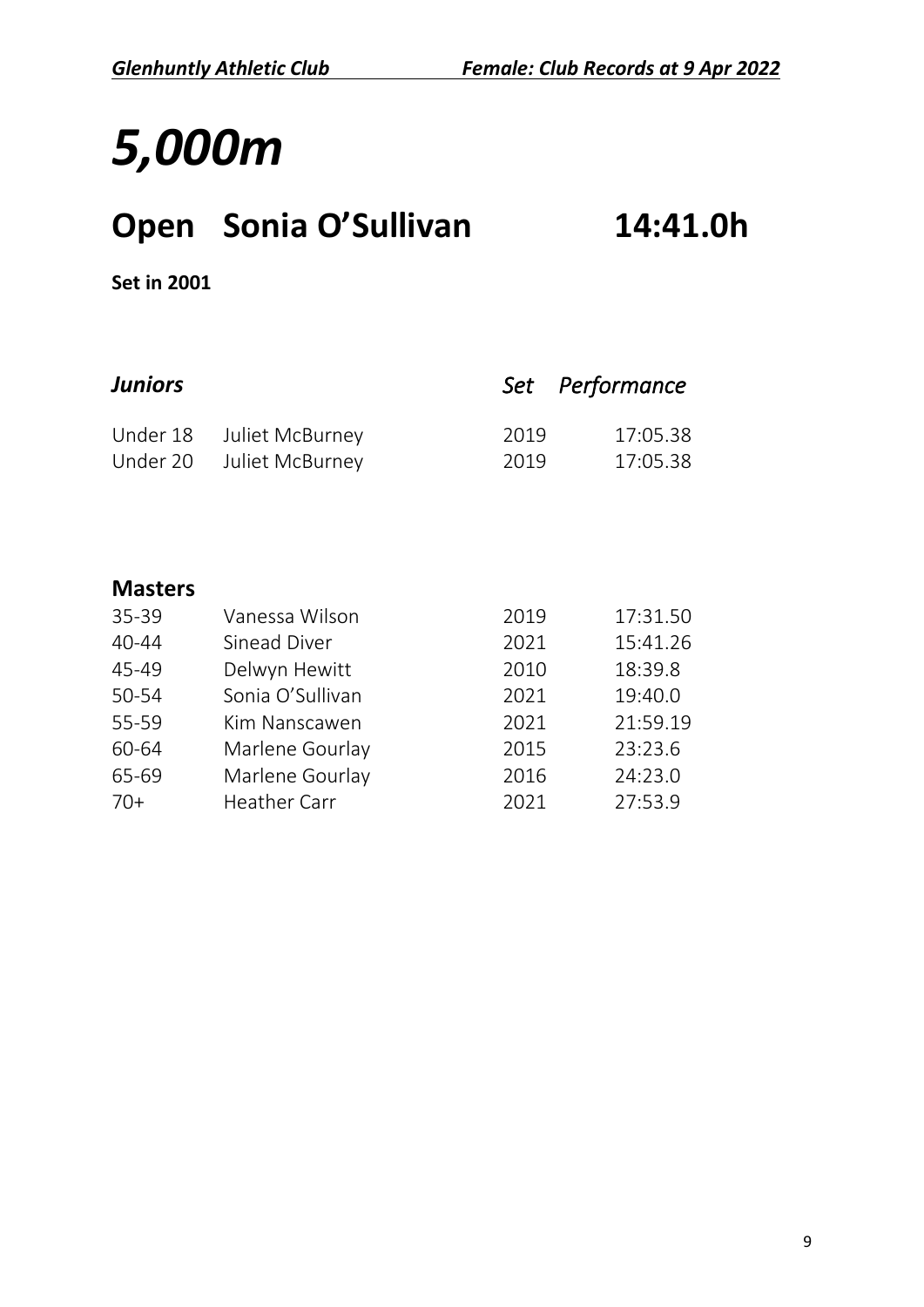## *10,000m*

## *Open Sonia O'Sullivan. 30:53.4*

#### **Set in 2000**

#### *Juniors Set Performance*

- Under 13 Not claimed
- Under 14 Not claimed
- Under 15 Not claimed
- Under 16 Not claimed
- 
- Under 17 Not claimed
- Under 18 Not claimed
- Under 20 Not claimed

| 35-39 | Not claimed   |               |
|-------|---------------|---------------|
| 40-44 | Sinead Diver  | 2019 31:25.49 |
| 45-49 | Not claimed   |               |
| 50-54 | Not claimed   |               |
| 55-59 | Not claimed   |               |
| 60-64 | Lisa Deramond | 2022 53:05.9  |
| 65-69 | Not Claimed   |               |
| $70+$ | Not claimed   |               |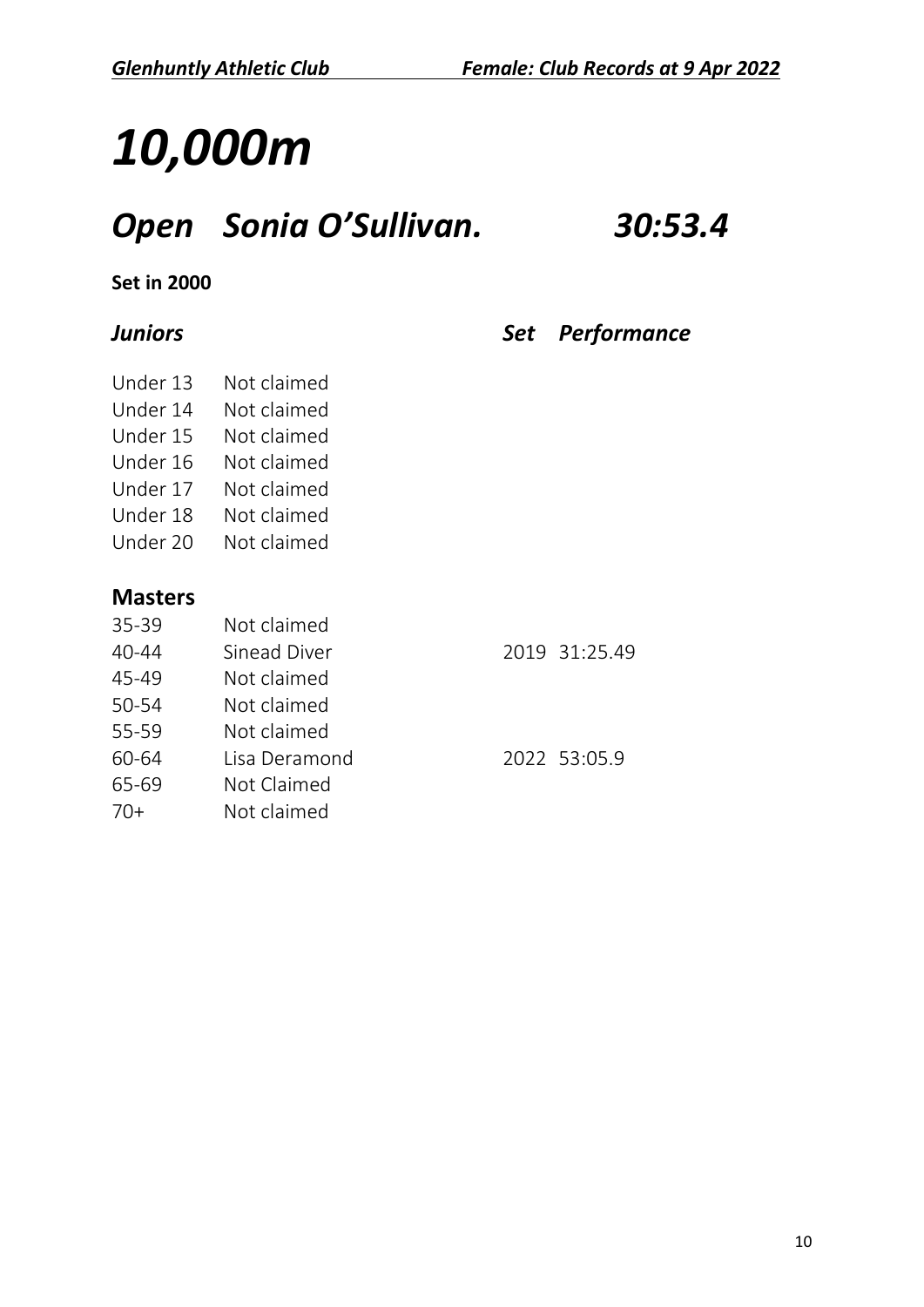# *2,000m Steeplechase*

## **Open Juliet McBurney 7:16.92**

| <b>Juniors</b> |                  | <b>Set</b> | Performance |
|----------------|------------------|------------|-------------|
|                |                  |            |             |
| Under 13       | Kaori Nakase     | 2009       | 8:10.22     |
| Under 14       | Kaori Nakase     | 2010       | 8:03.48     |
| Under 15       | Madeleine Wilson | 2020       | 7:30.19     |
| Under 16       | Chynea Lang      | 2010       | 7:37.69     |
| Under 17       | Juliet McBurney  | 2018       | 7:29.97     |
| Under 18       | Juliet McBurney  | 2019       | 7:16.92     |
| Under 20       | Juliet McBurney  | 2019       | 7:16.92     |
|                |                  |            |             |

| <b>Masters</b> |                     |      |         |
|----------------|---------------------|------|---------|
| $35 - 39$      | Julia Edwards       | 2011 | 7:27.50 |
| 40-44          | Delwyn Hewitt       | 2009 | 7.38.7h |
| 45-49          | Not Claimed         |      |         |
| 50-54          | Vicki Charles       | 2017 | 12:22.6 |
| 55-59          | Not Claimed         |      |         |
| 60-64          | Victoria Haritos    | 2021 | 12:32.2 |
| 65-69          | Marlene Gourlay     | 2017 | 9:41.2  |
| 70-74          | Not Claimed         |      |         |
| 75-79          | <b>Heather Carr</b> | 2020 | 11:38.8 |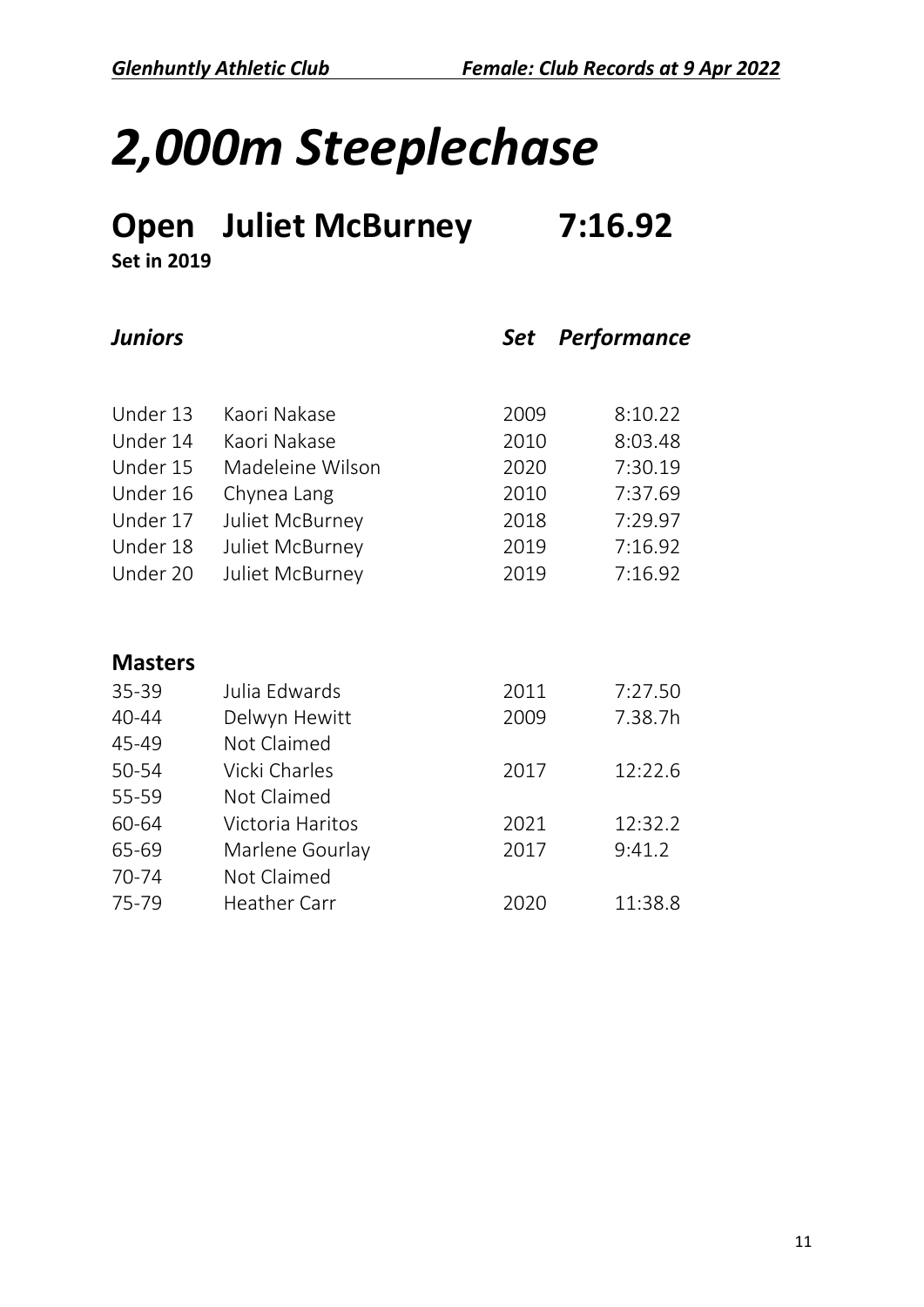# *1,500m Walk*

#### *Open Simone McInnes 6:53.15*

**Set in 2015**

| <b>Juniors</b> |                   | <b>Set</b> | Performance |
|----------------|-------------------|------------|-------------|
| Under 13       | Lynette Hughan    | 1977       | 7:51.6      |
| Under 14       | Lynette Hughan    | 1977       | 7:51.6      |
| Under 15       | Deanne Hutton     | 1993       | 7:36.9      |
| Under 16       | Teresa Buckingham | 1982       | 7:16.9      |
| Under 17       | Teresa Buckingham | 1982       | 7:16.9      |
| Under 18       | Teresa Buckingham | 1982       | 7:16.9      |
| Under 20       | Teresa Buckingham | 1982       | 7:16.9      |

| 35-39     | Not Claimed         |      |         |
|-----------|---------------------|------|---------|
| $40 - 44$ | Janet Holmes        | 1998 | 7:56.0  |
| 45-49     | Janet Holmes        | 2000 | 7:47.0  |
| 50-54     | Janet Holmes        | 2005 | 7:49.8  |
| 55-59     | Not Claimed         |      |         |
| 60-64     | Not Claimed         |      |         |
| 65-69     | <b>Heather Carr</b> | 2016 | 7:52.72 |
| 70-74     | <b>Heather Carr</b> | 2020 | 8:37.2  |
| 75-79     | Gwen Steed          | 2021 | 10:11.0 |
|           |                     |      |         |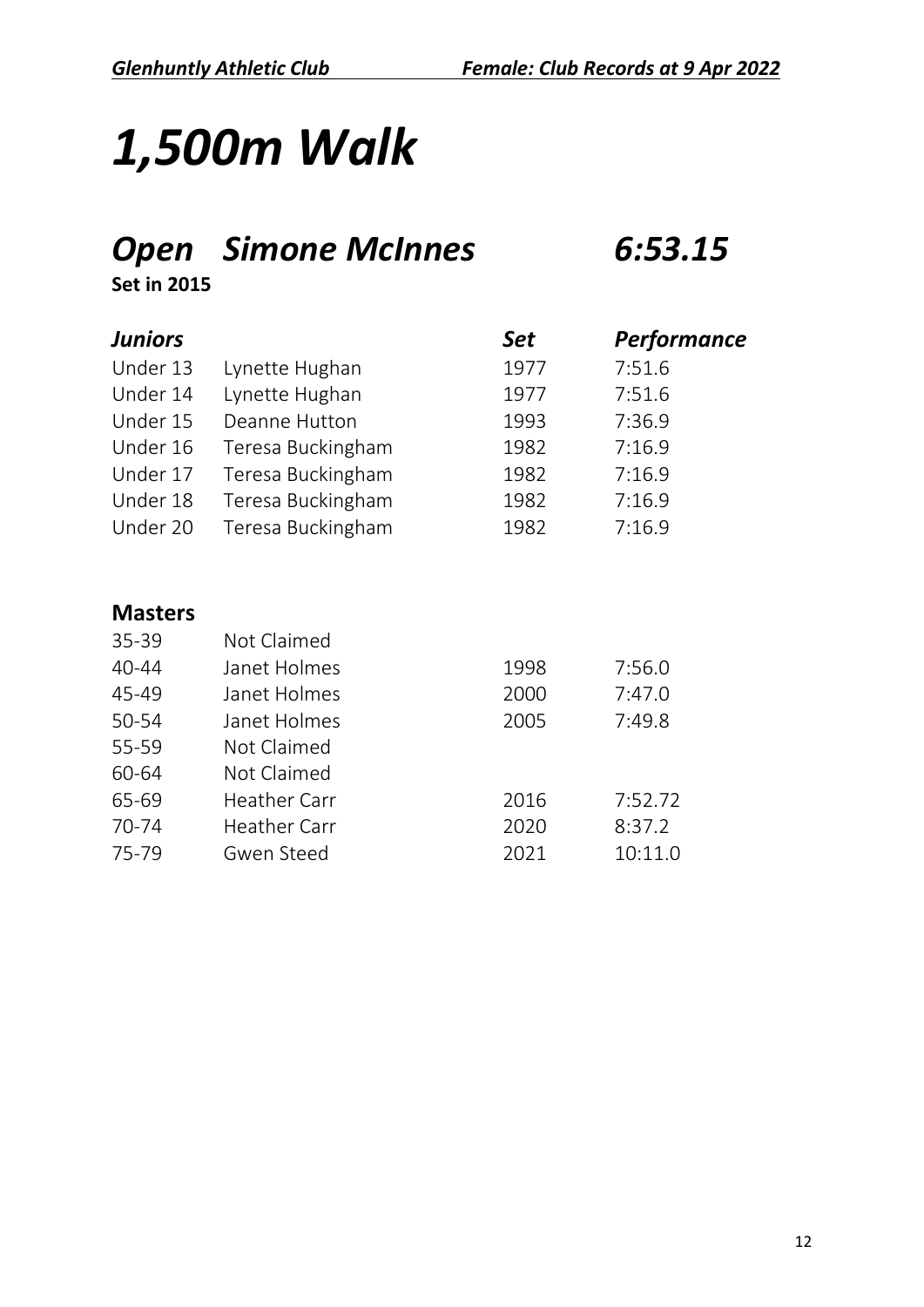#### *Open Simone McInnes 8:41.6h*

| <b>Juniors</b> |                     | <b>Set</b> | Performance |
|----------------|---------------------|------------|-------------|
| Under 15       | Chloe Kaufman       | 2020       | 12:21.20    |
| Under 17       | Deanne Hutton       | 1996       | 9:35.7      |
| Under 18       | Deanne Hutton       | 1996       | 9:35.7      |
| Under 20       | Deanne Hutton       | 1996       | 9:35.7      |
|                |                     |            |             |
| <b>Masters</b> |                     |            |             |
| $35 - 39$      | Cassie Little       | 2020       | 12:33.90    |
| 40-44          | Janet Holmes        | 1998       | 11:03.0     |
| 45-49          | Janet Holmes        | 2001       | 10:23.5     |
| 50-54          | Janet Holmes        | 2004       | 10:34.5     |
| 55-59          | Roz Walker          | 2020       | 12:00.3     |
| 60-64          | Not Claimed         |            |             |
| 65-69          | Heather Carr        | 2016       | 10:52.2     |
| 70-74          | <b>Heather Carr</b> | 2019       | 11:47.0     |
| 75-79          | <b>Gwen Steed</b>   | 2020       | 13:34.9     |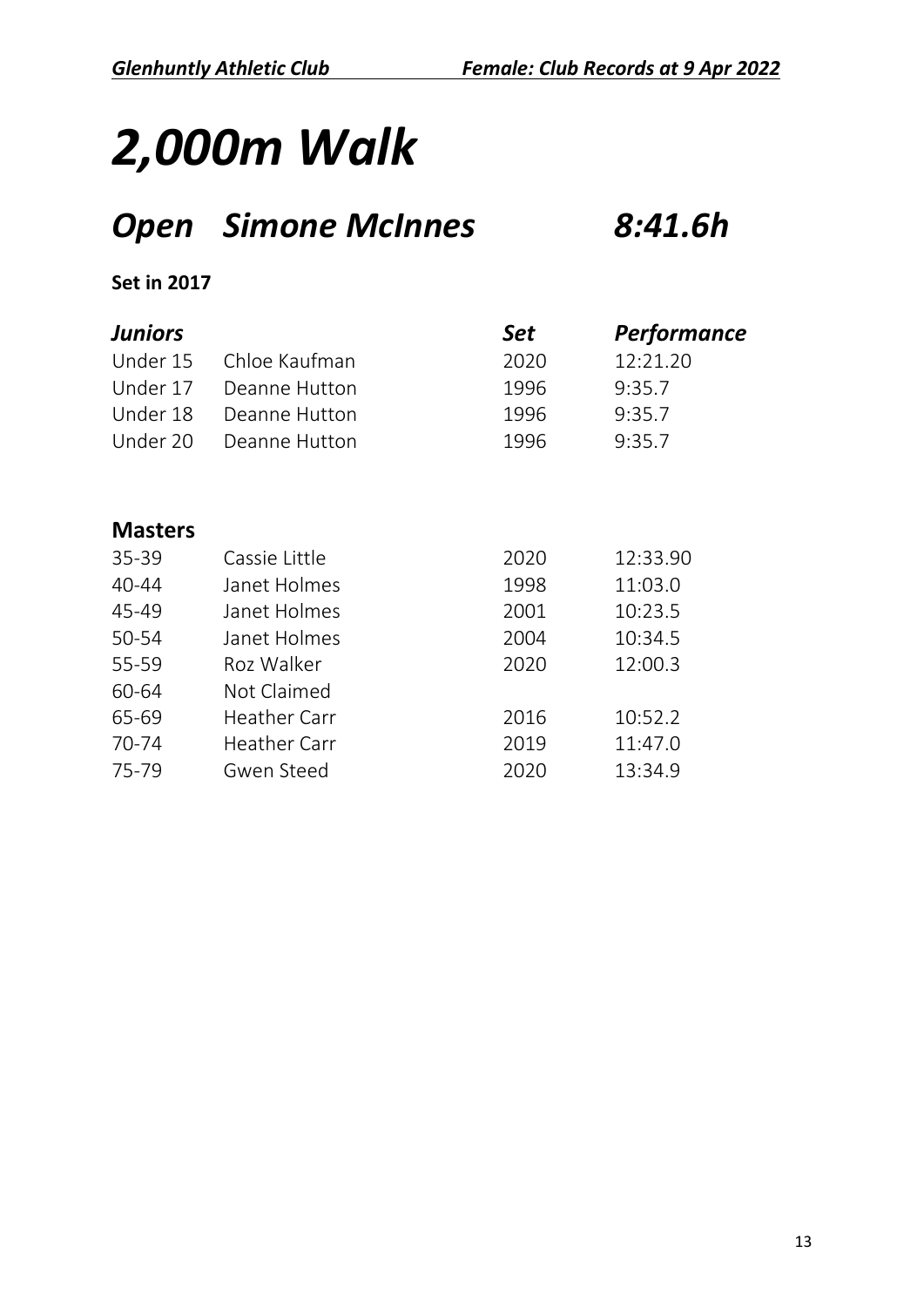#### *Open Simone McInnes 13:11.0h*

#### **Set in 2018**

| <b>Juniors</b> |                   | <b>Set</b> | Performance |  |
|----------------|-------------------|------------|-------------|--|
| Under 13       | Lynette Hughan    | 1978       | 17:14.2     |  |
| Under 14       | Teresa Buckingham | 1980       | 16:31.5     |  |
| Under 15       | Teresa Buckingham | 1981       | 15:28.8     |  |
| Under 16       | Teresa Buckingham | 1981       | 15:28.8     |  |
| Under 17       | Deanne Hutton     | 1996       | 14:34.9     |  |
| Under 18       | Deanne Hutton     | 1996       | 14:34.9     |  |
| Under 20       | Deanne Hutton     | 1996       | 14:34.9     |  |
|                |                   |            |             |  |

| 35-39     | Not Claimed         |      |          |
|-----------|---------------------|------|----------|
| $40 - 44$ | Janet Holmes        | 1998 | 17:11.0  |
| 45-49     | Janet Holmes        | 2001 | 16:51.0  |
| 50-54     | Janet Holmes        | 2005 | 16:41.72 |
| 55-59     | Roz Walker          | 2021 | 21:57.4h |
| 60-64     | Marlene Gourlay     | 2016 | 17:44.6  |
| 65-69     | <b>Heather Carr</b> | 2016 | 16:55.8  |
| 70-74     | <b>Heather Carr</b> | 2020 | 17:50.6  |
| 75-79     | Gwen Steed          | 2020 | 20:48.6  |
|           |                     |      |          |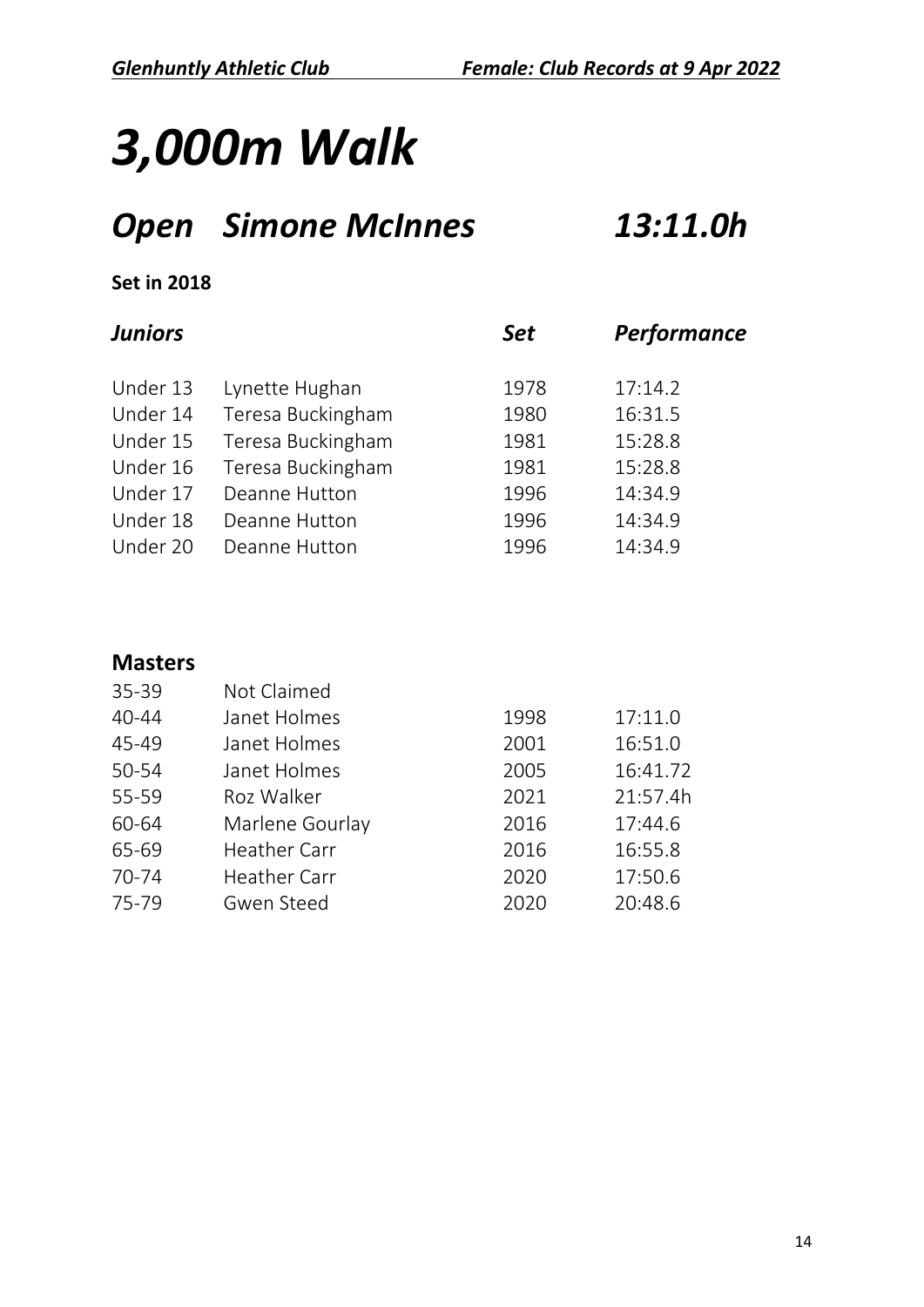## *Club record Kylie Irshad 30:45.69*

#### **Set in 2022**

#### *Open*

Not claimed

| <b>Juniors</b>                                                                   |                                                                                                       | Set  | <b>Performance</b> |
|----------------------------------------------------------------------------------|-------------------------------------------------------------------------------------------------------|------|--------------------|
| Under 13<br>Under 14<br>Under 15<br>Under 16<br>Under 17<br>Under 18<br>Under 20 | Not claimed<br>Not claimed<br>Not claimed<br>Not claimed<br>Not claimed<br>Not claimed<br>Not claimed |      |                    |
| <b>Masters</b><br>35-39                                                          | Not Claimed                                                                                           |      |                    |
| 40-44                                                                            | Not Claimed                                                                                           |      |                    |
| 45-49                                                                            | Not Claimed                                                                                           |      |                    |
| 50-54                                                                            | Kylie Irshad                                                                                          | 2022 | 30:45.69           |
| 55-59                                                                            | Not Claimed                                                                                           |      |                    |
| 60-64                                                                            | Not Claimed                                                                                           |      |                    |
| 65-69                                                                            | Not Claimed                                                                                           |      |                    |
| 70-74                                                                            | <b>Heather Carr</b>                                                                                   | 2022 | 33:22.23           |
| 75-79                                                                            | Not Claimed                                                                                           |      |                    |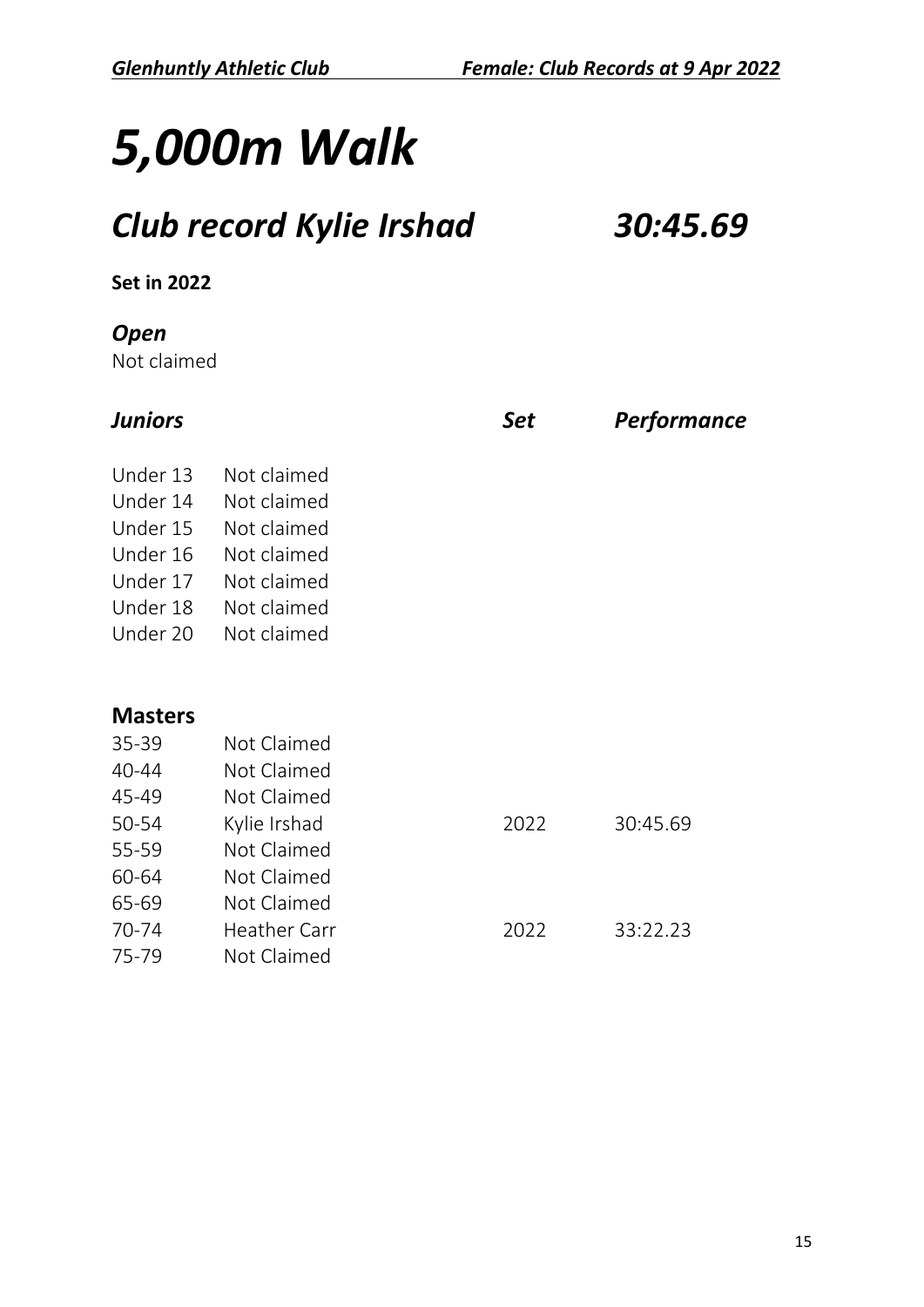#### *Club record Heather Carr 1:15:45*

#### **Set in 2022**

#### *Open*

Not claimed

| Juniors        |                     | Set  | <b>Performance</b> |
|----------------|---------------------|------|--------------------|
| Under 13       | Not claimed         |      |                    |
| Under 14       | Not claimed         |      |                    |
| Under 15       | Not claimed         |      |                    |
| Under 16       | Not claimed         |      |                    |
| Under 17       | Not claimed         |      |                    |
| Under 18       | Not claimed         |      |                    |
| Under 20       | Not claimed         |      |                    |
| <b>Masters</b> |                     |      |                    |
| 35-39          | Not Claimed         |      |                    |
| 40-44          | Not Claimed         |      |                    |
| 45-49          | Not Claimed         |      |                    |
| 50-54          | Not Claimed         |      |                    |
| 55-59          | Not Claimed         |      |                    |
| 60-64          | Not Claimed         |      |                    |
| 65-69          | Not Claimed         |      |                    |
| 70-74          | <b>Heather Carr</b> | 2022 | 1:15:45            |
| 75-79          | Not Claimed         |      |                    |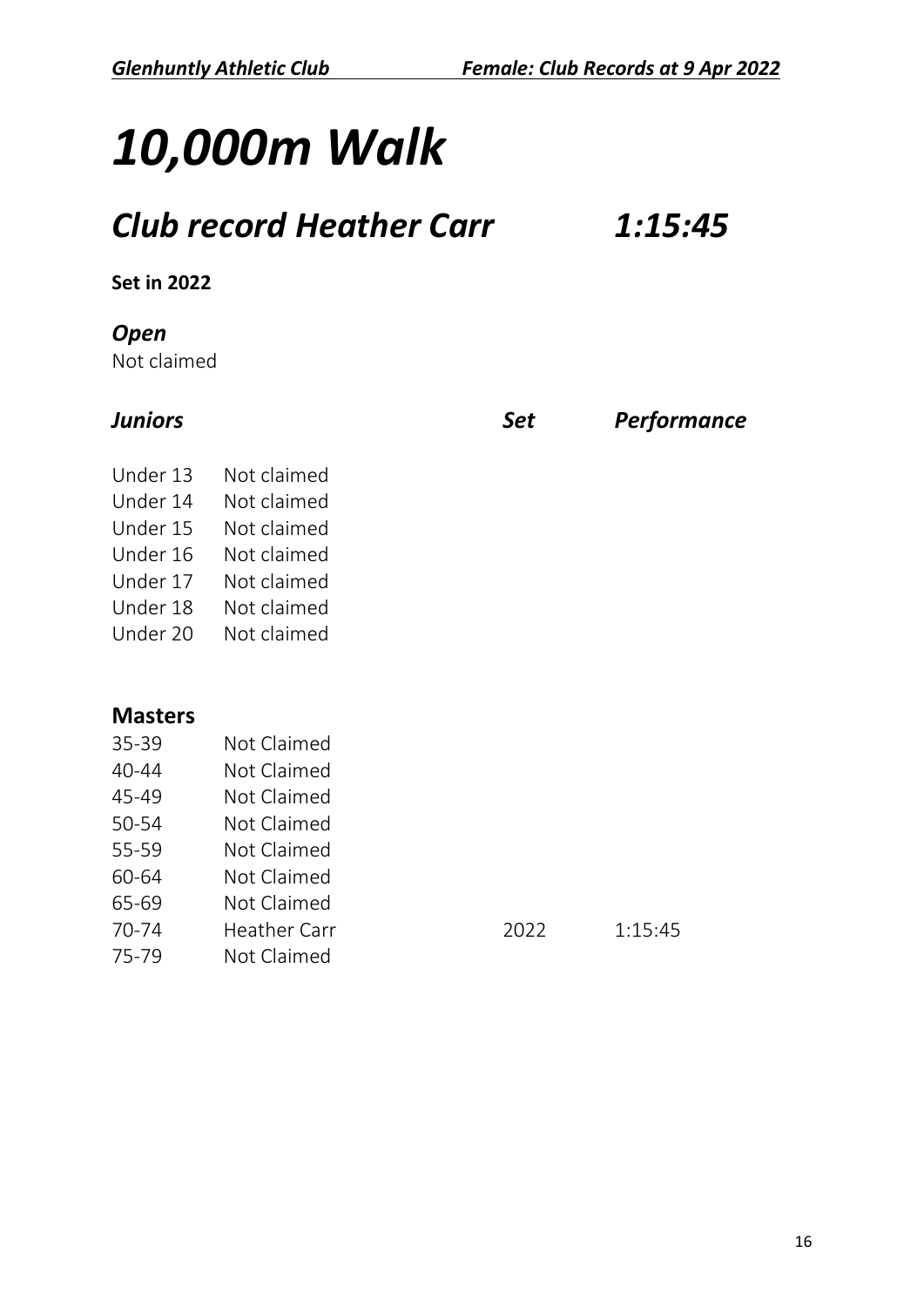# *Heptathlon*

#### *Open Jessica Kaufman 4160 points* **Set in 2009**

| Juniors<br><b>Set</b>               | Performance |
|-------------------------------------|-------------|
| Under 13<br>Jazmin Firth<br>2021    | 3363 points |
| Under 14<br>Jazmin Firth<br>2022    | 4359 points |
| Under 15<br>Not Claimed             |             |
| Under 16<br>Jessica Kaufman<br>2008 | 4425 points |
| Under 17<br>Gemma Craddock<br>2021  | 3849 points |
| Under 18<br>Jessica Kaufman<br>2009 | 4160 points |
| Under 20<br>Jessica Kaufman<br>2009 | 4160 points |

#### **Masters**

40-44 Aggie Byers 2021 2087 points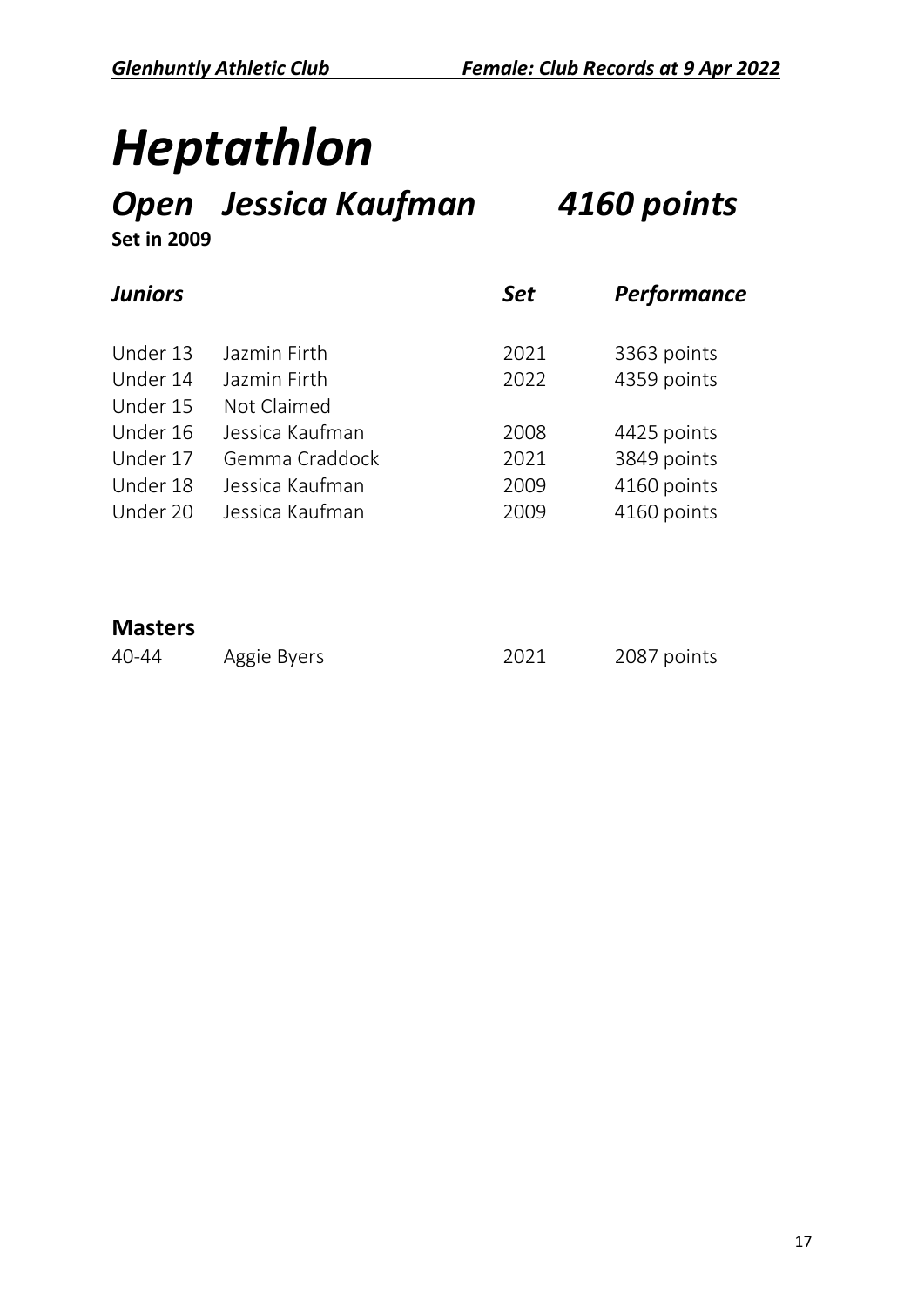## Sprint Hurdles<sup>(100m 10flt 84.0cm)</sup>

#### *Open Jemma Stapleton 14.97*

| <b>Juniors</b>    |                          | <b>Set</b> | Performance   |
|-------------------|--------------------------|------------|---------------|
| 80m 8flt 76.2cm   |                          |            |               |
| Under 13          | Laura Wong               | 2021       | 13.02         |
| Under 14          | Laura Wong               | 2022       | 12.3          |
| 90m 9flt 76.2cm   |                          |            |               |
| Under 15          | Aisling O'Connor-Buckley | 2017       | 13.89         |
| Under 16          | Aisling O'Connor-Buckley | 2017       | 13.43         |
| 100m 10flt 76.2cm |                          |            |               |
| Under 17          | Aisling O'Connor-Buckley | 2019       | 14.17         |
| Under 18          | Aisling O'Connor-Buckley | 2019       | 14.17         |
| 100m 10flt 84.0cm |                          |            |               |
| Under 20          | Jemma Stapleton          | 2019       | 14.97         |
|                   | Elise Binnington         | 2004       | 15.14 (14.9h) |
|                   | Sue McIntosh             | 1985       | 15.14 (14.9h) |
| <b>Masters</b>    |                          |            |               |
| 100m (84.0cm)     |                          |            |               |
| 35-39             |                          |            |               |
| 90m (76.2cm)      |                          |            |               |
| 40-44             |                          |            |               |
| 45-49             | <b>Kylie Hodges</b>      | 2017       | 18.89         |
| 80m (76.2cm)      |                          |            |               |
| 40-44             | <b>Aggie Byers</b>       | 2021       | 17.91         |
| 45-49             | Not claimed              |            |               |
| 50-54             | Louise McLean            | 2017       | 17.78         |
| 55-59             |                          |            |               |
| 80m (68.6cm)      |                          |            |               |
| 60-64             |                          |            |               |
| 65-69             |                          |            |               |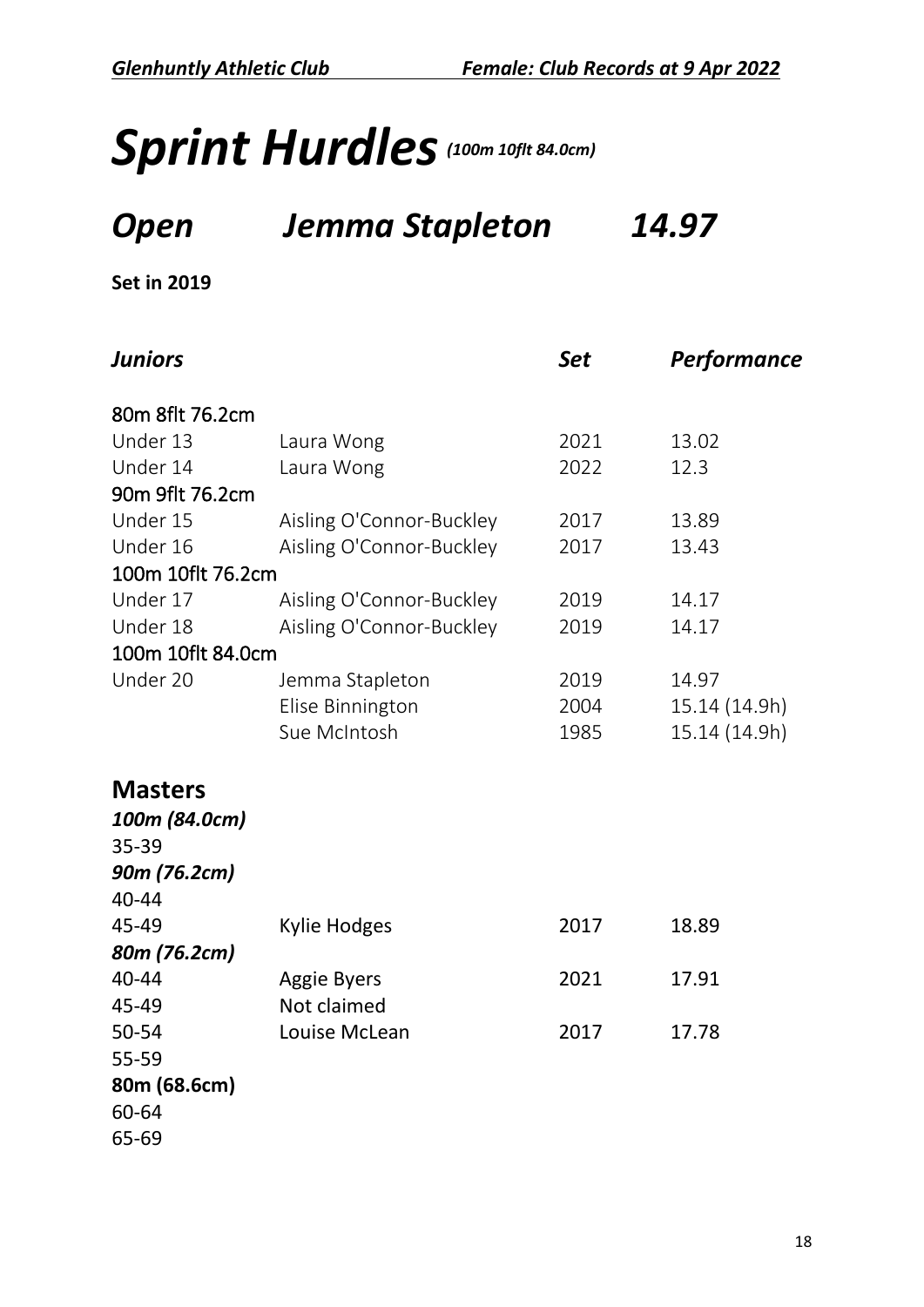# *Long Hurdles 400m 10flt 76.2cm*

## *Open Debbie Flintoff-King 53.17*

| <b>Juniors</b>    |                | Set  | Performance |
|-------------------|----------------|------|-------------|
| 200m 10flt 76.2cm |                |      |             |
| Under 13          | Gemma Craddock | 2016 | 31.83       |
| Under 14          | Laura Wong     | 2022 | 30.59       |
| Under 15          | Ally Brammer   | 2010 | 31.12       |
| Under 16          | Ally Brammer   | 2012 | 28.99       |
| 400m 10flt 76.2cm |                |      |             |
| Under 17          | Isabelle Flook | 2012 | 63.29       |
| Under 18          | Isabelle Flook | 2012 | 63.29       |
| Under 19          | Isabelle Flook | 2012 | 63.29       |
| Under 20          | Isabelle Flook | 2012 | 63.29       |
|                   |                |      |             |
|                   |                |      |             |
|                   |                |      |             |

| <b>Masters</b> |               |      |        |
|----------------|---------------|------|--------|
| 400m (76.2cm)  |               |      |        |
| 35-39          |               |      |        |
| $40 - 44$      |               |      |        |
| 45-49          | Kylie Hodges  | 2017 | 107.64 |
| 300m (76.2cm)  |               |      |        |
| 50-54          | Vicki Charles | 2016 | 72.55  |
| 55-59          |               |      |        |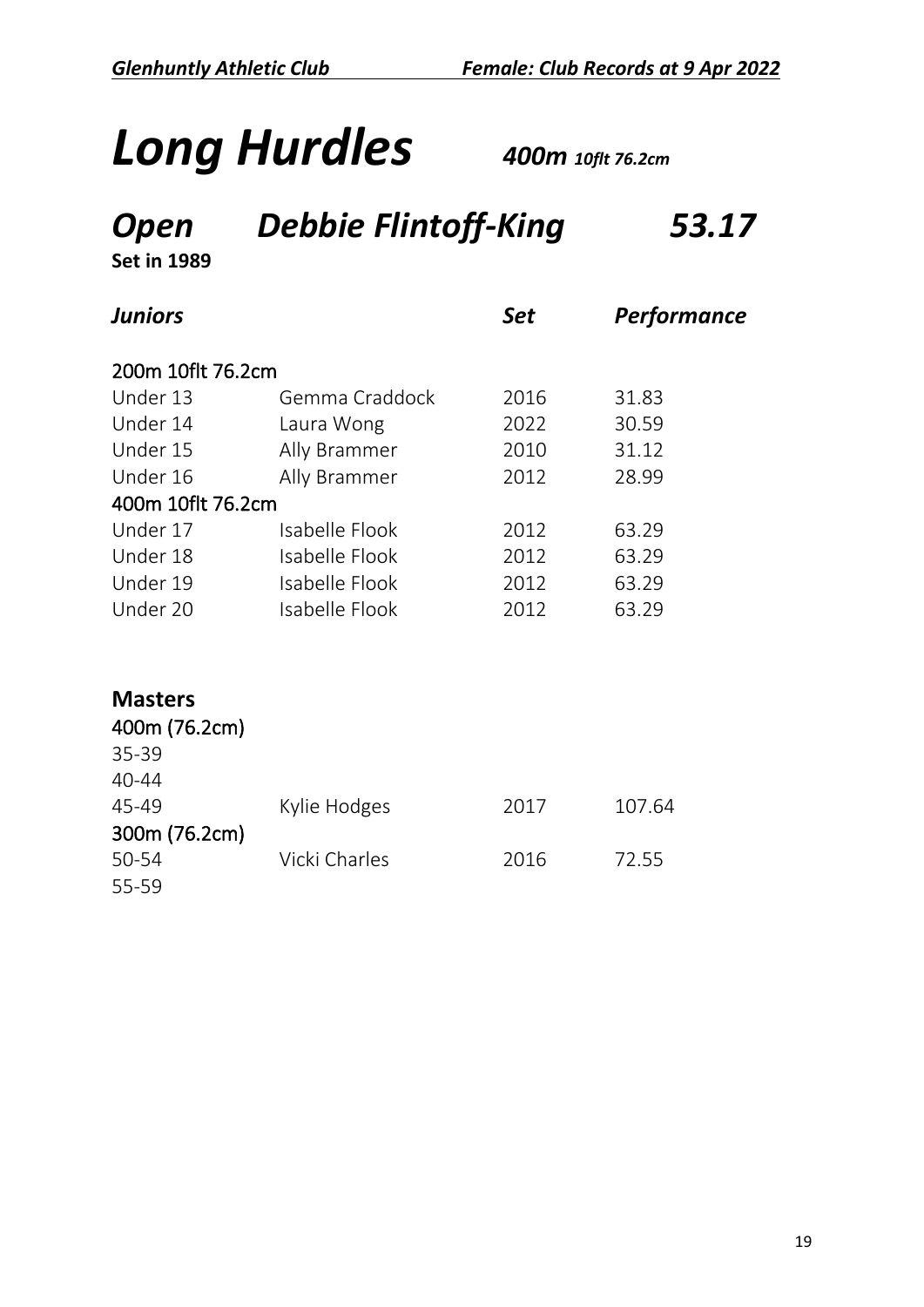# *High Jump*

## *Open Molly Grau 1.80m*

#### **Set in 2012**

#### *Juniors Set Performance*

| Under 13 | <b>Tracey Smith</b> | 1979 | 1.57m             |
|----------|---------------------|------|-------------------|
| Under 14 | Natasha Biggs       | 1995 | 1.61m             |
| Under 15 | Polly Dean-Johns    | 2019 | 1.68m             |
| Under 16 | Polly Dean-Johns    | 2019 | 1.68m             |
| Under 17 | Polly Dean-Johns    | 2021 | 1.75m             |
| Under 18 | Sage Greenwood      | 2007 | 1.70m             |
|          | Polly Dean-Johns    | 2020 | 1.70m             |
| Under 20 | Sage Greenwood      | 2007 | 1.70 <sub>m</sub> |
|          | Polly Dean-Johns    | 2020 | 1.70m             |

| 35-39     | Not Claimed         |      |                   |
|-----------|---------------------|------|-------------------|
| $40 - 44$ | Aggie Byers         | 2021 | 1.11 <sub>m</sub> |
| 45-49     | Lyn Scarff          | 1982 | 1.16m             |
| 50-54     | <b>Toni Matters</b> | 2020 | 1.15m             |
| 55-59     | Lydia Widera        | 1983 | 1.00m             |
| 60-64     | Victoria Haritos    | 2021 | 1.15m             |
| 65-69     | Not Claimed         |      |                   |
| $70+$     | Not Claimed         |      |                   |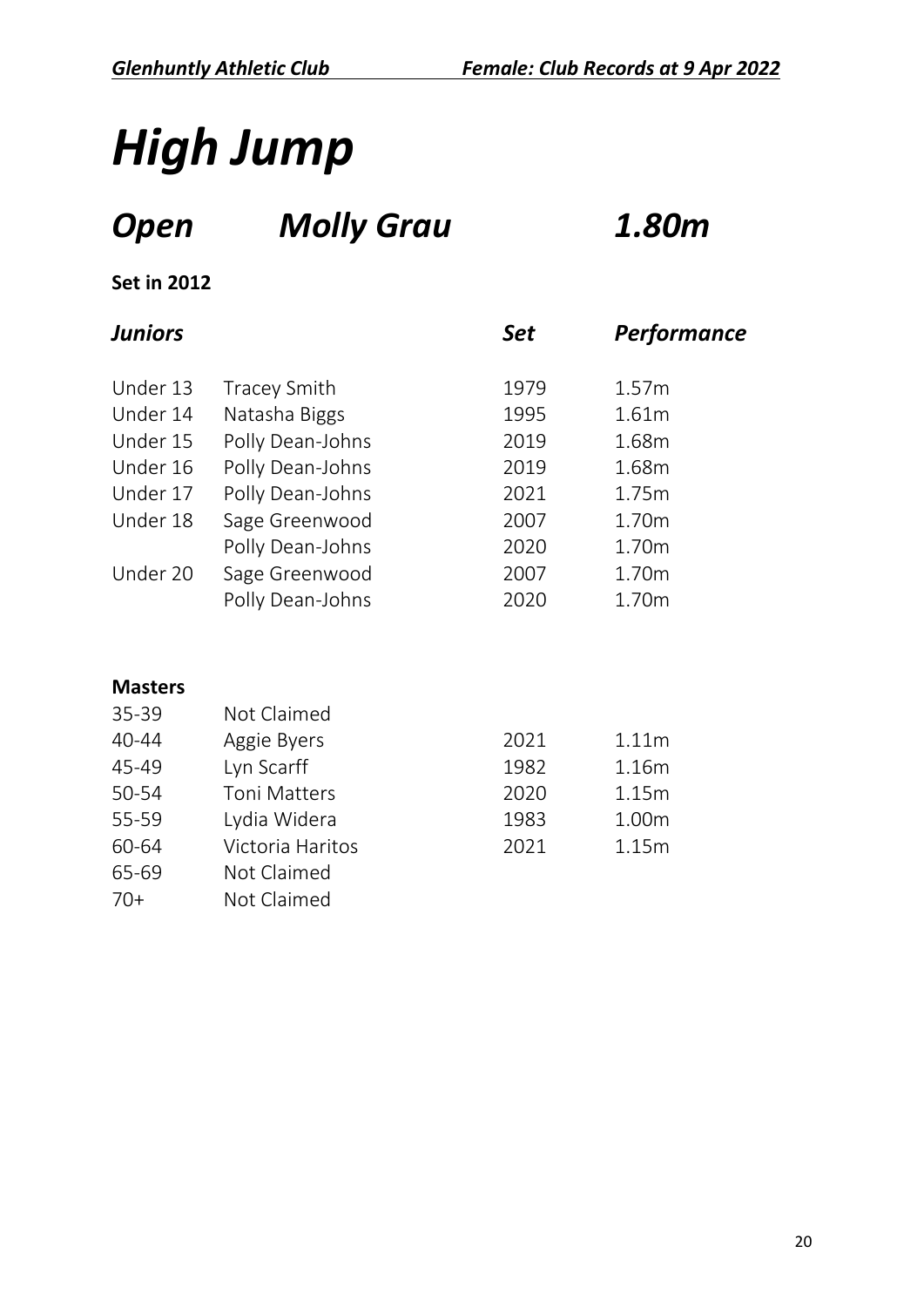# *Long Jump*

*Open Chris Sharp 6.33m*

Set in 1989

| <b>Juniors</b> |                | <b>Set</b> | Performance |
|----------------|----------------|------------|-------------|
| Under 13       | Louise Buckley | 1978       | 4.93m       |
| Under 14       | Kym Bell       | 1983       | 5.24m       |
| Under 15       | Kym Bell       | 1984       | 5.70m       |
| Under 16       | Kym Bell       | 1984       | 5.70m       |
| Under 17       | Ellia Green    | 2010       | 5.87m       |
| Under 18       | Ellia Green    | 2010       | 5.87m       |
| Under 20       | Ellia Green    | 2010       | 5.87m       |
|                |                |            |             |

| 35-39 | Shirley Kelly       | 1983 | 3.40m |
|-------|---------------------|------|-------|
| 40-44 | Kylie Hodges        | 2016 | 3.97m |
| 45-49 | Margaret Dunbar     | 1983 | 4.00m |
| 50-54 | Margaret Dunbar     | 1988 | 3.90m |
| 55-59 | Margaret Dunbar     | 1993 | 3.72m |
| 60-64 | Victoria Haritos    | 2022 | 2.68m |
| 65-69 | Lydia Widera        | 1991 | 3.35m |
| 70-74 | <b>Heather Carr</b> | 2020 | 1.70m |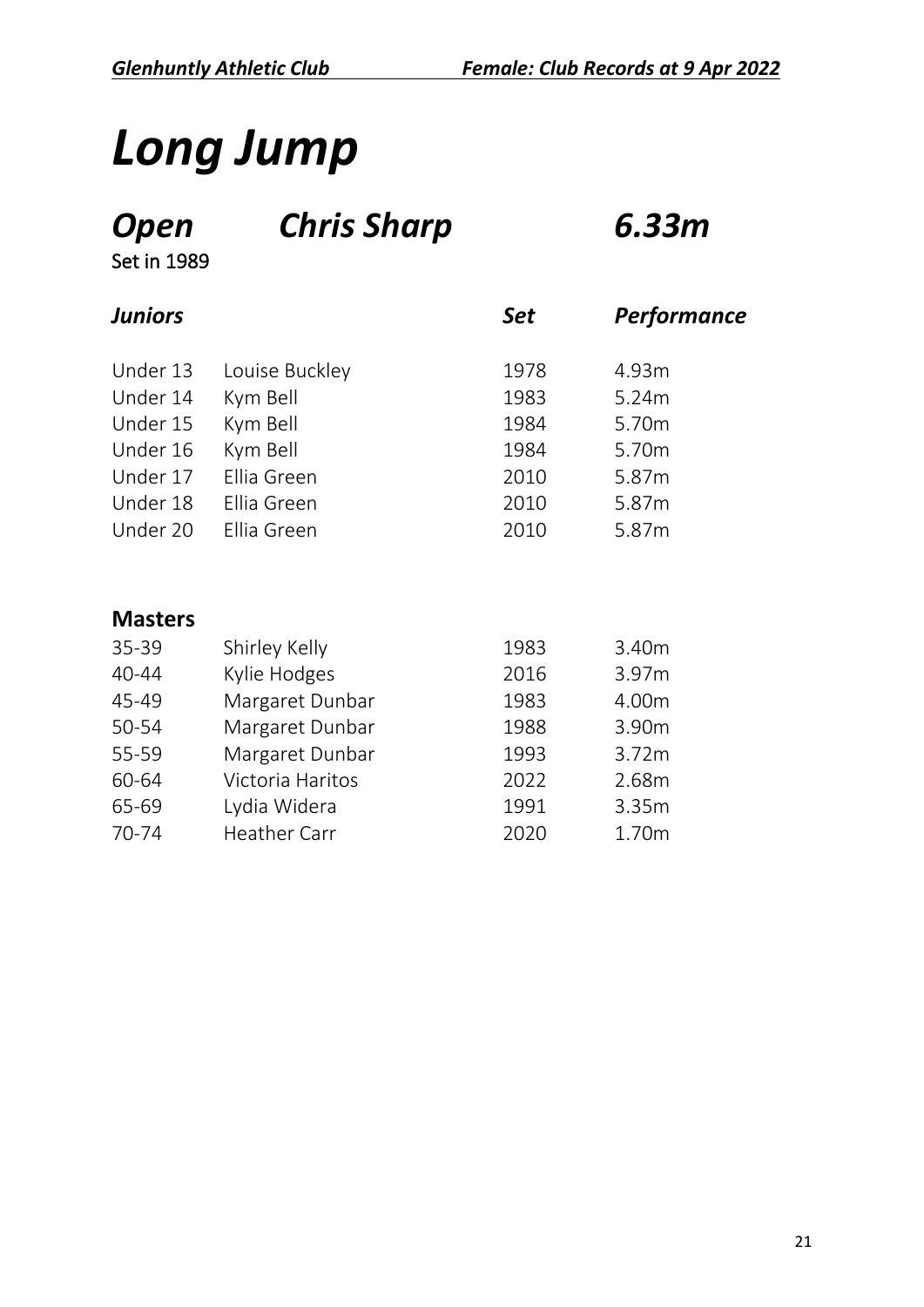# *Triple Jump*

## *Open Linda Allen 13.16m*

| <b>Juniors</b> |                    | <b>Set</b> | Performance |
|----------------|--------------------|------------|-------------|
| Under 13       | Chynea Lang        | 2008       | 9.92m       |
| Under 14       | Tahli Greenwood    | 2000       | 10.75m      |
| Under 15       | Tahli Greenwood    | 2001       | 11.15m      |
| Under 16       | Melanie Dyball     | 1987       | 12.05m      |
| Under 17       | Melanie Dyball     | 1987       | 12.05m      |
| Under 18       | Melanie Dyball     | 1987       | 12.05m      |
| Under 20       | Melanie Dyball     | 1987       | 12.05m      |
| <b>Masters</b> |                    |            |             |
| 35-39          | Anshua Kankanamage | 2020       | 5.58m       |
| 40-44          | Anita Seuntjens    | 2002       | 8.42m       |
| 45-49          | Kylie Hodges       | 2018       | 7.78m       |
| 50-54          | Louise McLean      | 2018       | 7.70m       |
| 55-59          | Not Claimed        |            |             |
| 60-64          | Marlene Gourlay    | 2016       | 5.55m       |
| 65-69          | Not Claimed        |            |             |
| $70+$          | Not Claimed        |            |             |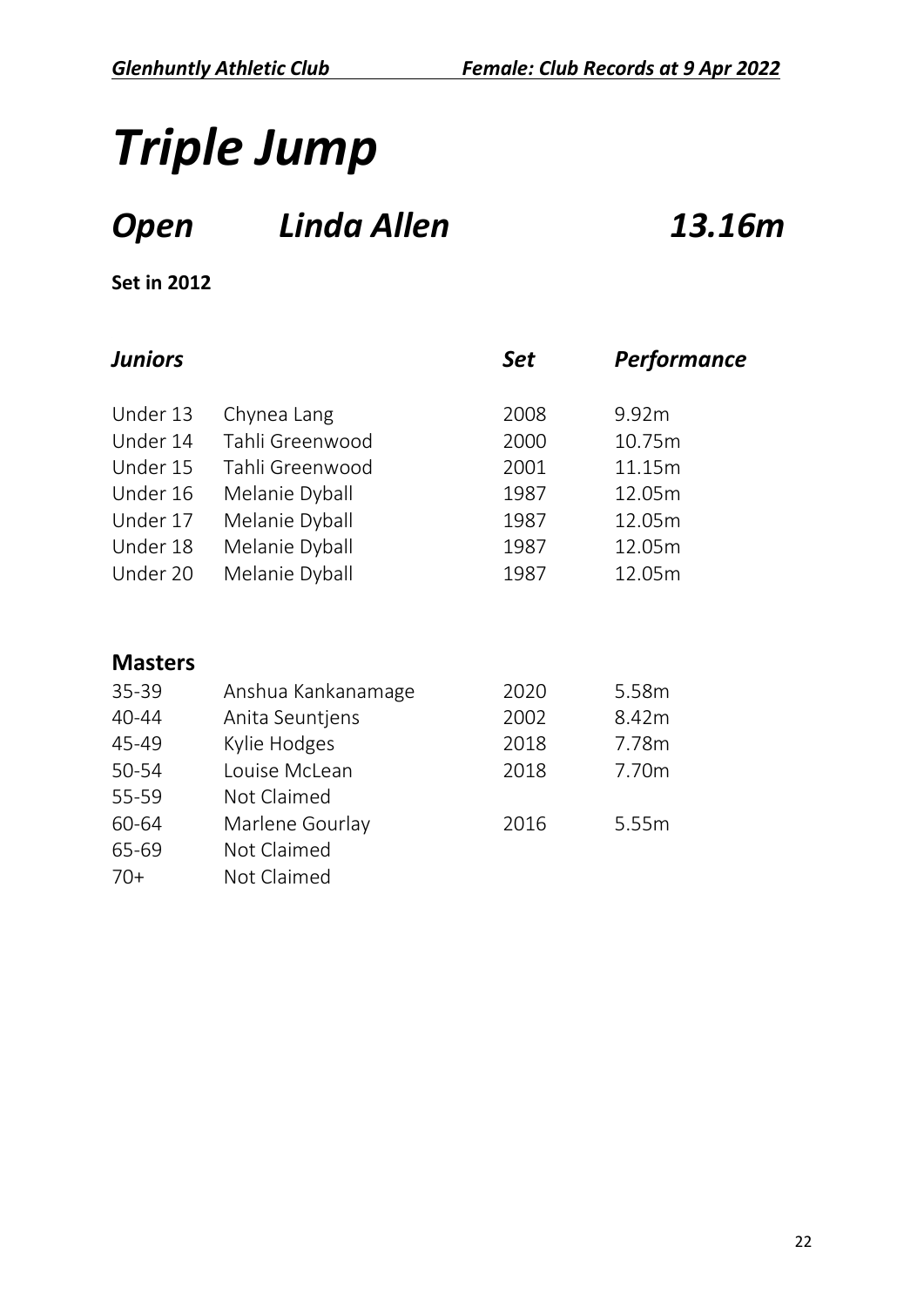# *Pole Vault*

## *Open Sophie Lichoudaris 3.60m*

#### **Set in 2010**

| <b>Juniors</b> |                    | <b>Set</b> | Performance |
|----------------|--------------------|------------|-------------|
| Under 13       | Jacqui Robbins     | 1996       | 3.05m       |
| Under 14       | Jacqui Robbins     | 1996       | 3.05m       |
| Under 15       | Rebecca Weisz      | 1996       | 3.10m       |
| Under 16       | Sophie Lichoudaris | 2009       | 3.40m       |
| Under 17       | Sophie Lichoudaris | 2010       | 3.60m       |
| Under 18       | Sophie Lichoudaris | 2010       | 3.60m       |
| Under 20       | Sophie Lichoudaris | 2010       | 3.60m       |

#### **Masters**

| Not Claimed   |
|---------------|
| Not Claimed   |
| Not Claimed   |
| Vicki Charles |
| Not Claimed   |
| Not Claimed   |
| Not Claimed   |
| Not Claimed   |
|               |

2016 1.95m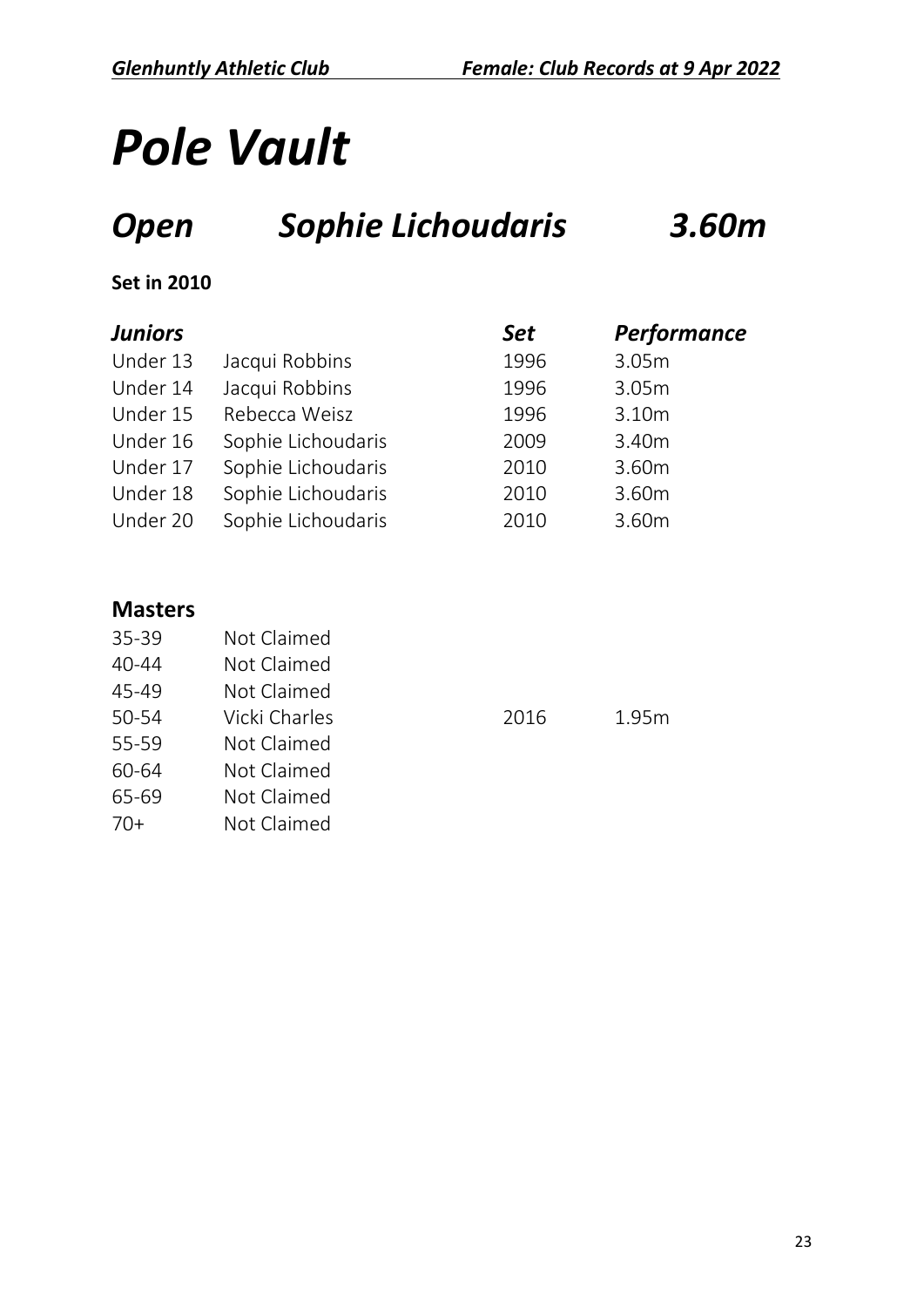## *Shot Put*

#### *Open 4.0kg Margaret Satupai 16.43m*

| <b>Juniors</b>    |                     | <b>Set</b> | Performance |
|-------------------|---------------------|------------|-------------|
| 3.0 <sub>kq</sub> |                     |            |             |
| Under 13          | Kimberley Mulhall   | 2004       | 12.51m      |
| Under 14          | Margaret Satupai    | 2006       | 16.17m      |
| 4.0 <sub>kg</sub> |                     |            |             |
| Under 15          | Margaret Satupai    | 2007       | 14.44m      |
| Under 16          | Margaret Satupai    | 2008       | 14.62m      |
| Under 17          | Margaret Satupai    | 2009       | 15.02m      |
| Under 18          | Margaret Satupai    | 2011       | 15.94m      |
| Under 20          | Margaret Satupai    | 2010       | 16.43m      |
|                   |                     |            |             |
| <b>Masters</b>    |                     |            |             |
| 4.0kg             |                     |            |             |
| 35-39             | Margaret Dunbar     | 1976       | 7.90m       |
| 40-44             | Bernadette McGrath  | 1985       | 7.92m       |
| 45-49             | Isobelle DeNeefe    | 1980       | 10.23m      |
| 3.0 <sub>kg</sub> |                     |            |             |
| 50-54             | <b>Toni Matters</b> | 2019       | 10.25m      |
| 55-59             | Margaret Dunbar     | 1993       | 8.35m       |
| 60-64             | Lydia Widera        | 1986       | 8.78m       |
| 65-69             | Lydia Widera        | 1991       | 8.63m       |
| 2.0 <sub>kg</sub> |                     |            |             |
| $70+$             | Margaret Dunbar     | 2008       | 6.63m       |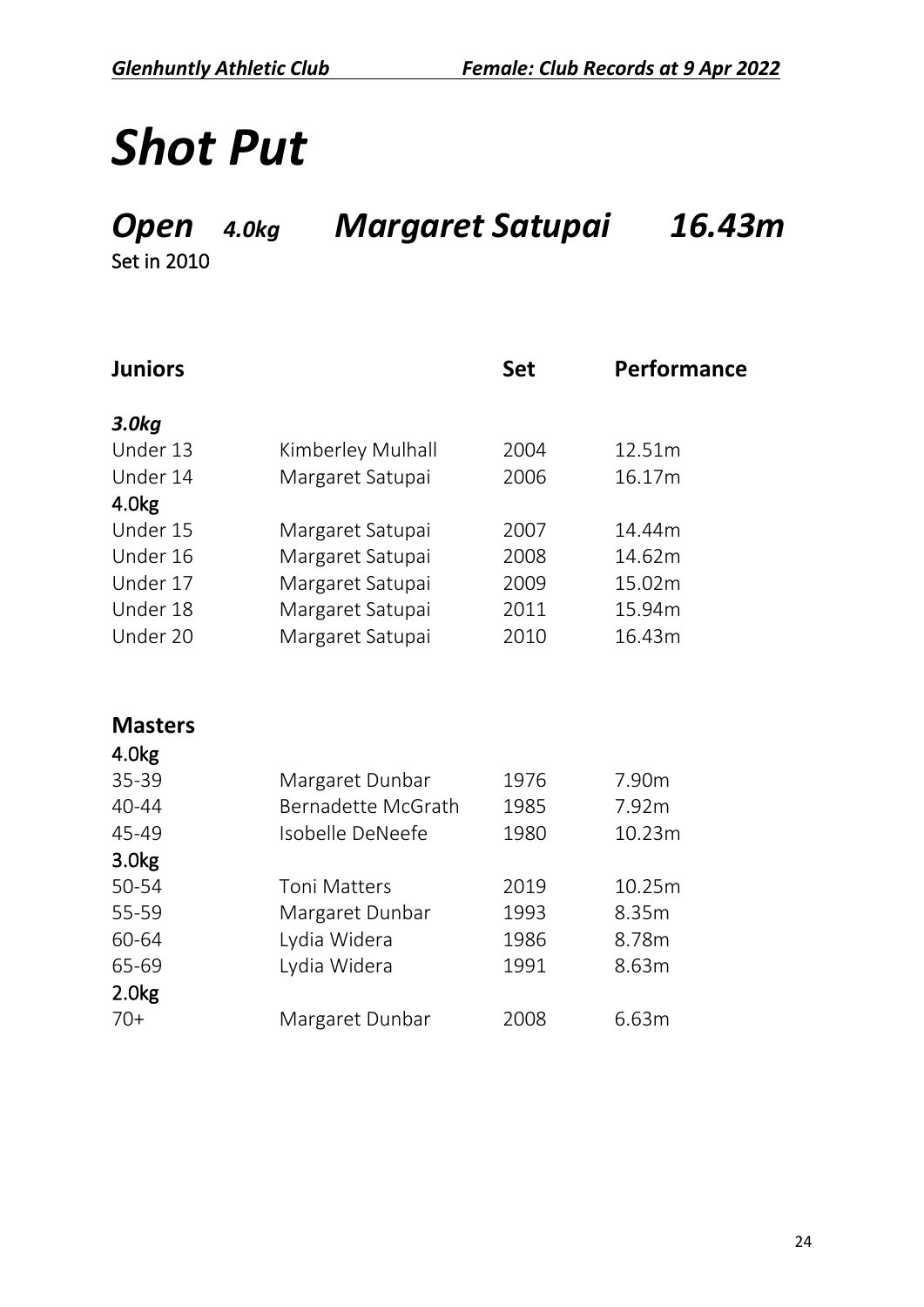## *Discus*

| Open<br><b>Set in 2011</b> | 1.0kg<br><b>Margaret Satupai 2011</b> |            | 52.67m      |
|----------------------------|---------------------------------------|------------|-------------|
| <b>Juniors</b>             |                                       | <b>Set</b> | Performance |
| 1.0 <sub>kg</sub>          |                                       |            |             |
| Under 13                   | Phoebe Sloane                         | 2007       | 36.00m      |
| Under 14                   | Margaret Satupai                      | 2005       | 44.32m      |
| Under 15                   | Margaret Satupai                      | 2006       | 46.94m      |
| Under 16                   | Margaret Satupai                      | 2006       | 46.94m      |
| Under 17                   | Margaret Satupai                      | 2008       | 48.35m      |
| Under 18                   | Margaret Satupai                      | 2010       | 50.94m      |
| Under 20                   | Margaret Satupai                      | 2011       | 52.67m      |
|                            |                                       |            |             |
| <b>Masters</b>             |                                       |            |             |
| 1.0kg                      |                                       |            |             |
| 35-39                      | Margaret Dunbar                       | 1976       | 24.90m      |
| 40-44                      | Bernadette McGrath                    | 1985       | 27.08m      |
| 45-49                      | Margaret Dunbar                       | 1983       | 29.06m      |
| 50-54                      | Isobelle DeNeefe                      | 1987       | 38.80m      |
| 55-59                      | Louise McLean                         | 2021       | 22.98m      |
| 60-64                      | Lydia Widera                          | 1986       | 25.62m      |
| 65-69                      | Lydia Widera                          | 1991       | 24.78m      |
| 70-74                      | <b>Heather Carr</b>                   | 2021       | 11.46m      |
| 75-79                      | <b>Gwen Steed</b>                     | 2020       | 8.52m       |
| 750gm                      |                                       |            |             |
| 70-74                      | Margaret Dunbar                       | 2008       | 18.09m      |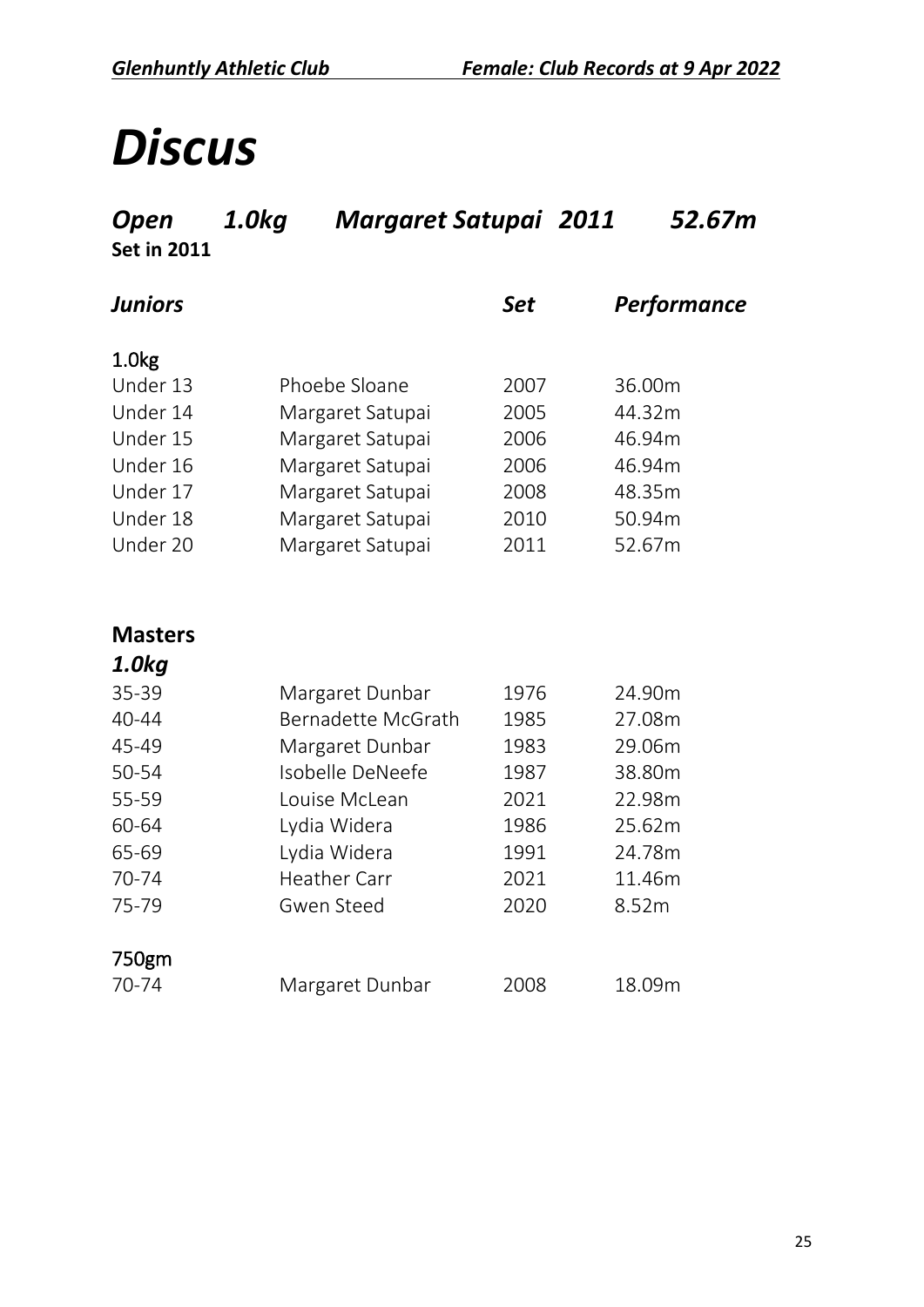## *Hammer Throw*

## **Open 4.0kg Denise Passmore 55.12m**

| <b>Junior</b> |                   | <b>Set</b> | Performance |
|---------------|-------------------|------------|-------------|
| 4.0kg         |                   |            |             |
| Under 13      | Denise Passmore   | 1987       | 20.56m      |
| Under 14      | Kimberley Mulhall | 2005       | 39.34m      |
| Under 15      | Denise Passmore   | 1989       | 41.64m      |
| Under 16      | Denise Passmore   | 1990       | 42.54m      |
| Under 17      | Denise Passmore   | 1991       | 48.78m      |
| Under 18      | Denise Passmore   | 1992       | 49.56m      |
| Under 20      | Denise Passmore   | 1994       | 55.12m      |

| <b>Masters</b>    |                    |      |        |
|-------------------|--------------------|------|--------|
| 4.0 <sub>kg</sub> |                    |      |        |
| 35-39             | Not Claimed        |      |        |
| $40 - 44$         | Bernadette McGrath | 1986 | 25.28m |
| 45-49             | Jan Davies         | 1990 | 35.08m |
| 3.0 <sub>kg</sub> |                    |      |        |
| 50-54             | Jan Davies         | 1992 | 41.56m |
| 55-59             | Sandra Howarth     | 2018 | 31.45m |
| 60-64             | Lydia Widera       | 1986 | 30.46m |
| 65-69             | Lydia Widera       | 1991 | 33.00m |
| 2.0 <sub>kg</sub> |                    |      |        |
| $70+$             | Not Claimed        |      |        |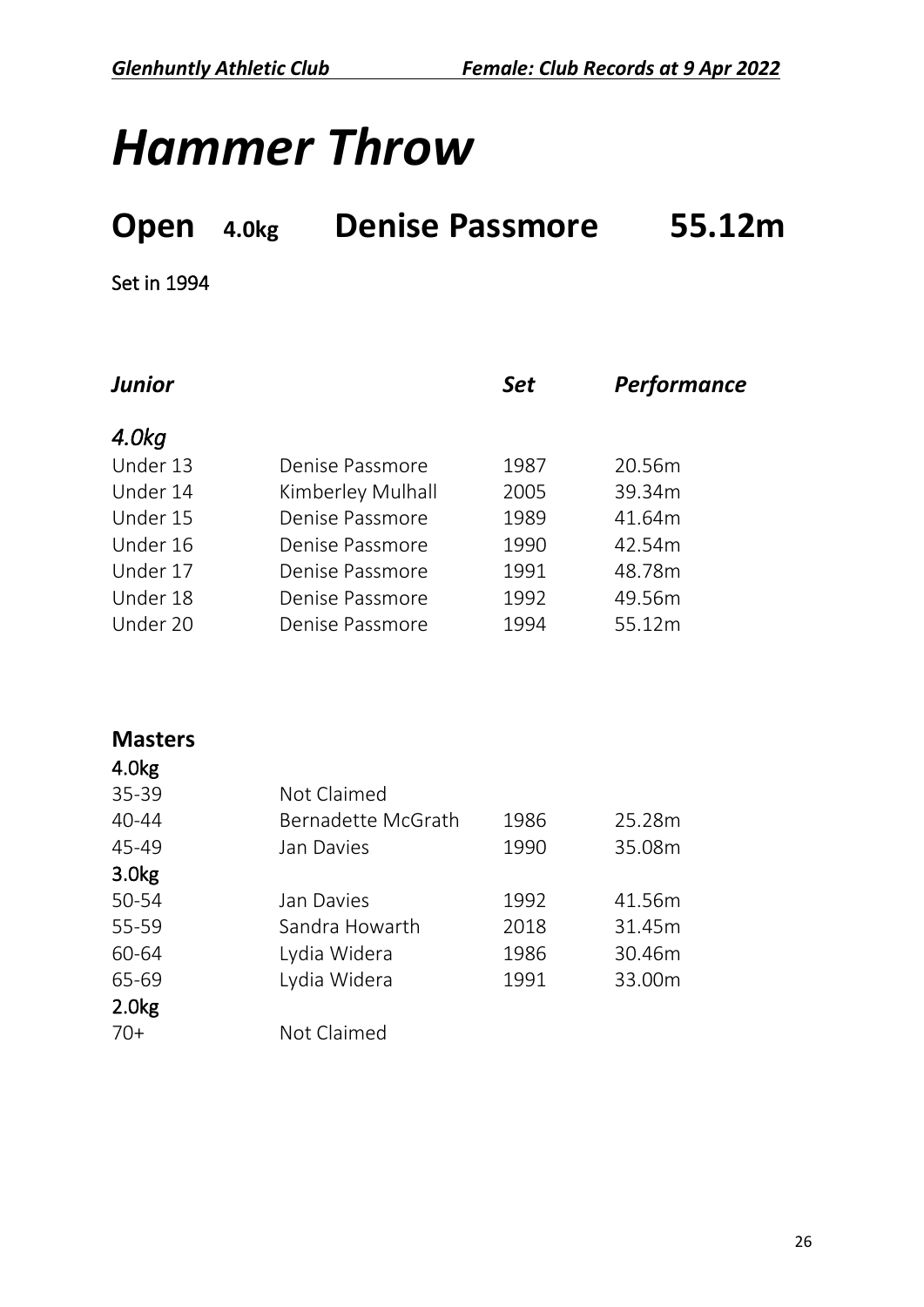# *Javelin*

#### *Open 600gm Katherine Worotnicki 43.74m*

| Junior         |                           | <b>Set</b> | Performance |
|----------------|---------------------------|------------|-------------|
| 400gm          |                           |            |             |
| Under 13       | Kimberley Mulhall         | 2004       | 34.56m      |
| Under 14       | Kimberley Mulhall         | 2005       | 41.21m      |
| 500gm          |                           |            |             |
| Under 16       | Gemma Craddock            | 2020       | 41.46m      |
| Under 17       | Gemma Craddock            | 2020       | 41.87m      |
| 600gm          |                           |            |             |
| Under 15       | Andrea Aspris             | 1997       | 40.44m      |
| Under 16       | Jessica Kaufman           | 2009       | 41.13m      |
| Under 17       | Niki Aspris               | 1998       | 41.49m      |
| Under 18       | Katherine Worotnicki      | 2004       | 43.74m      |
| Under 20       | Katherine Worotnicki      | 2004       | 43.74m      |
| <b>Masters</b> |                           |            |             |
| 600gm          |                           |            |             |
| 35-39          | Karen Wise                | 1988       | 22.38m      |
| 40-44          | <b>Bernadette McGrath</b> | 1984       | 26.40m      |
| 45-49          | Bernadette McGrath        | 1987       | 24.66m      |
| 500gm          |                           |            |             |
| 50-54          | <b>Toni Matters</b>       | 2019       | 29.29m      |
| 55-59          | Lesley Foley              | 1983       | 16.07m      |
| 400gm          |                           |            |             |
| 60-64          | Victoria Haritos          | 2022       | 14.77m      |
| 65-69          | Lydia Widera              | 1993       | 21.18m      |
| $70+$          | <b>Heather Carr</b>       | 2021       | 12.29m      |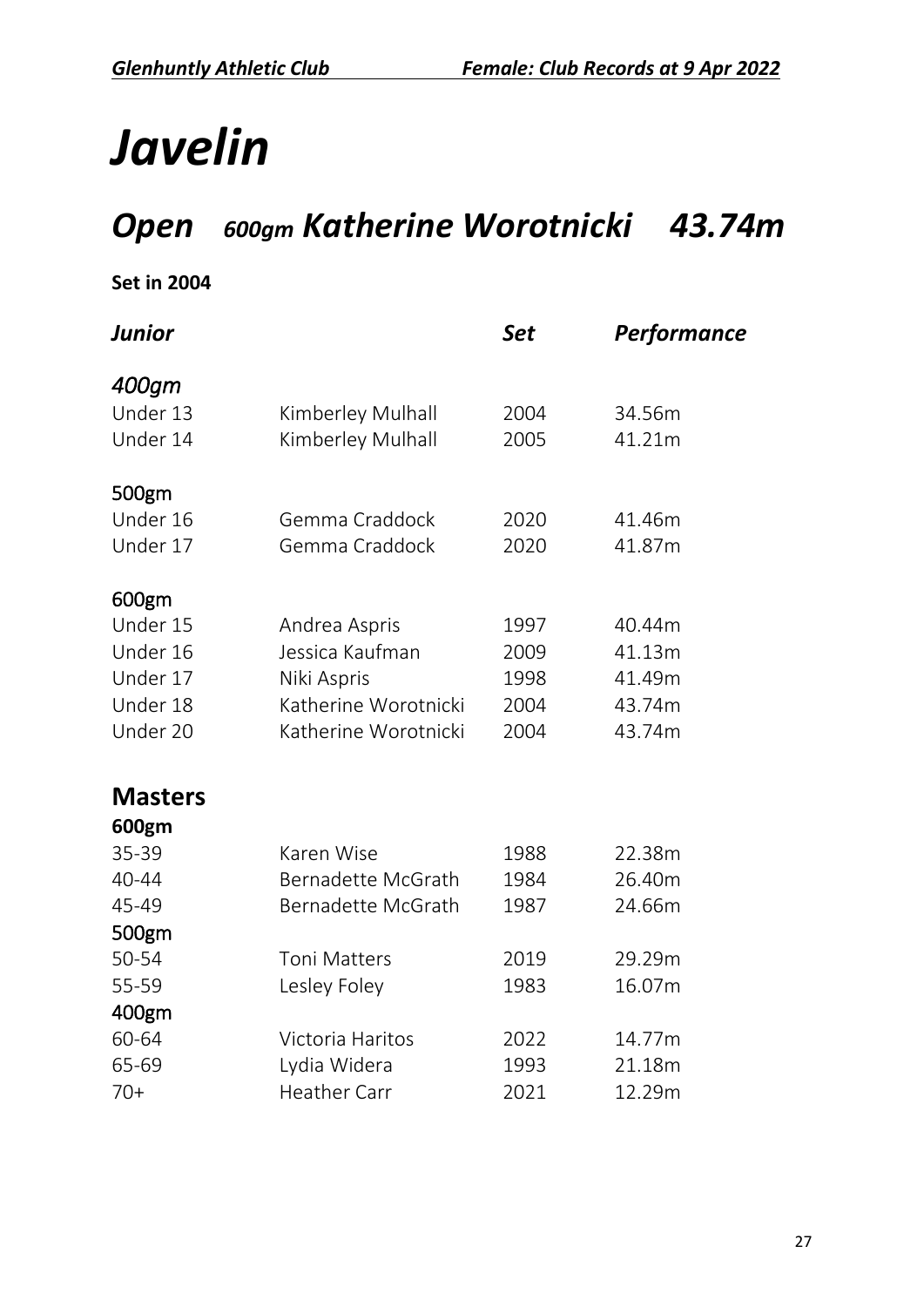# *Marathon*

#### *Open Benita Willis 2:22:36*

#### **Set in 2006**

| Under 13 | Not claimed |
|----------|-------------|
|          |             |

- Under 14 Not claimed
- Under 15 Not claimed
- Under 16 Not claimed
- Under 17 Not claimed
- 
- Under 18 Not claimed
- Under 20 Not claimed

#### **Masters**

- 35-39 Not claimed
- 40-44 Sinead Diver 2019 2:24:11
- 45-49 Not claimed
- 50-54 Not claimed
- 55-59 Not claimed
- 60-64 Not Claimed
- 65-69 Not Claimed
- 70+ Not claimed

*Juniors Set Performance*